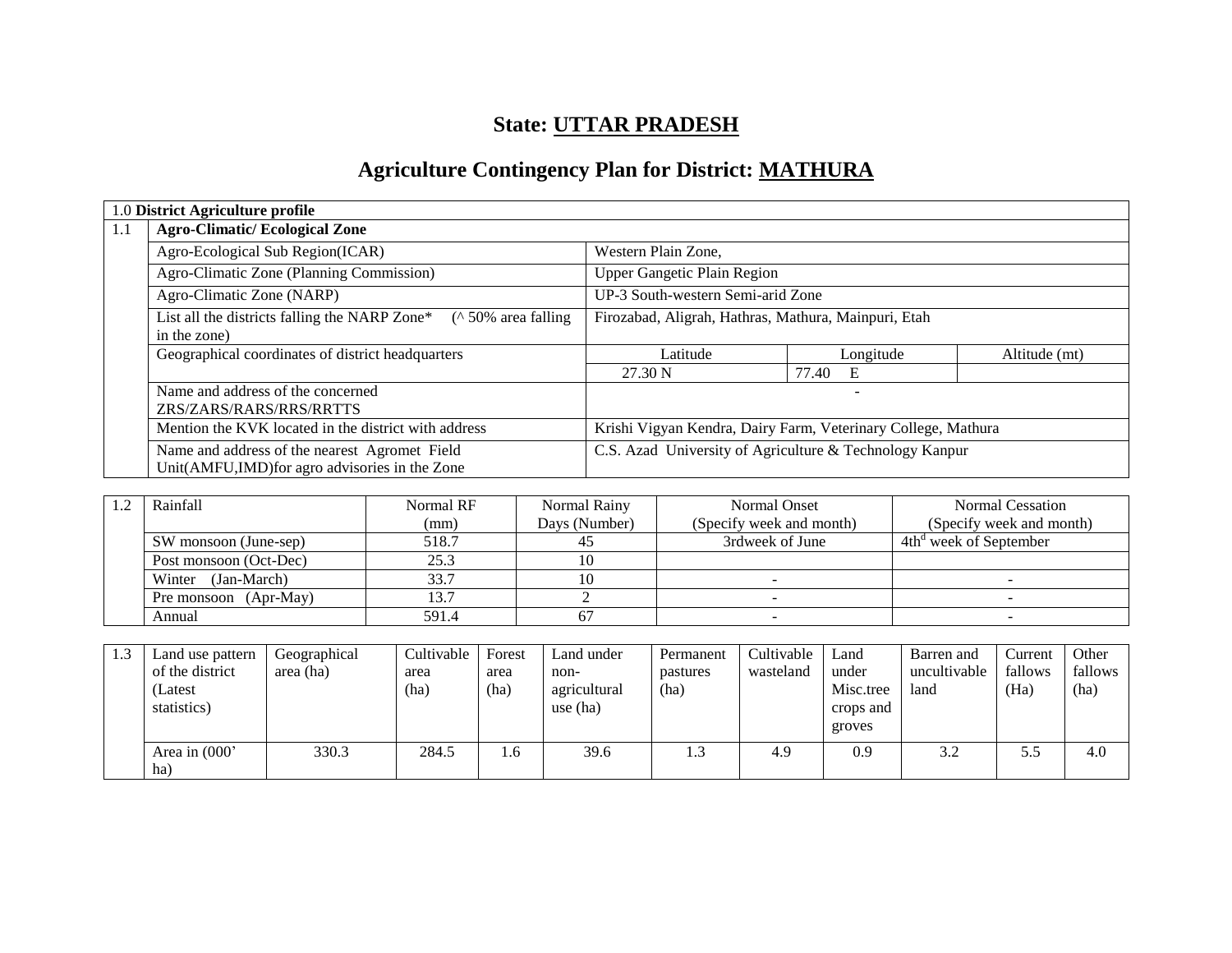| 1.4 | Maior Soils                        | Area( $000$ ha) | Percent(%) of total |
|-----|------------------------------------|-----------------|---------------------|
|     | Deep Fine soil                     | 82.6            | 25%                 |
|     | Deep fine moderate with loamy soil | -66.1           | 20%                 |
|     | Deep loamy soil                    | 59.5            | 18%                 |
|     | Other(Eroded)                      | ר ררו<br>44.L   | 37%                 |

| . | Agricultural land use    | Area('000 ha)       | (0)<br>Cropping intensity |
|---|--------------------------|---------------------|---------------------------|
|   | Net sown area            | 269.3               | 140 %                     |
|   | Area sown more than once | 100<br>7Ý.<br>1/1/1 |                           |
|   | Gross cropped area       | 398.4               |                           |

| 1.6 | Irrigation                          | Area('000 ha)  |                                                                                                   |                                    |
|-----|-------------------------------------|----------------|---------------------------------------------------------------------------------------------------|------------------------------------|
|     | Net irrigation area                 | 269.165        |                                                                                                   |                                    |
|     | Gross irrigated area                | 329.709        |                                                                                                   |                                    |
|     | Rain fed area                       | 0.164          |                                                                                                   |                                    |
|     | Sources of irrigation(Gross Irr.    | Number         | Area('000 ha)                                                                                     | Percentage of total irrigated area |
|     | Area)                               |                |                                                                                                   |                                    |
|     | Canals                              | $\sim$         | 143.4                                                                                             | 43.5                               |
|     | Tanks                               | $\sim$         | 0                                                                                                 |                                    |
|     | Open wells                          |                | $\Omega$                                                                                          |                                    |
|     | Bore wells (Tube wells)             |                | 186.3                                                                                             | 56.5                               |
|     | Lift irrigation schemes             | $\sim$         | <b>NA</b>                                                                                         |                                    |
|     | Micro-irrigation                    | $\sim$         | NA                                                                                                |                                    |
|     | Other sources                       | $\sim$         | $\Omega$                                                                                          |                                    |
|     | Total Irrigated Area                |                | 329.7                                                                                             |                                    |
|     | No. of Pump sets $(2011-12)$        |                | 52228                                                                                             |                                    |
|     | No. of Tractors                     |                | 20620                                                                                             |                                    |
|     | Groundwater availability and use*   | No of blocks-  | $%$ )area                                                                                         | Quality of water                   |
|     | (Data source: State/ Central Ground | Tehsils-       |                                                                                                   |                                    |
|     | water Department/Board)             |                |                                                                                                   |                                    |
|     | Over exploited                      | 3              | $\overline{\phantom{a}}$                                                                          |                                    |
|     | Critical                            | $\theta$       | $\sim$                                                                                            |                                    |
|     | Semi-critical                       | $\overline{2}$ | $\sim$                                                                                            |                                    |
|     | Safe                                | $\Omega$       | $\overline{\phantom{a}}$                                                                          |                                    |
|     | Waste water availability and use    |                | $\overline{\phantom{a}}$                                                                          |                                    |
|     | Ground water quality                |                |                                                                                                   | Saline                             |
|     |                                     |                | *over-exploited groundwater utilization> 100%; critical: 90-100%; semicritical: 70-90%; safe:<70% |                                    |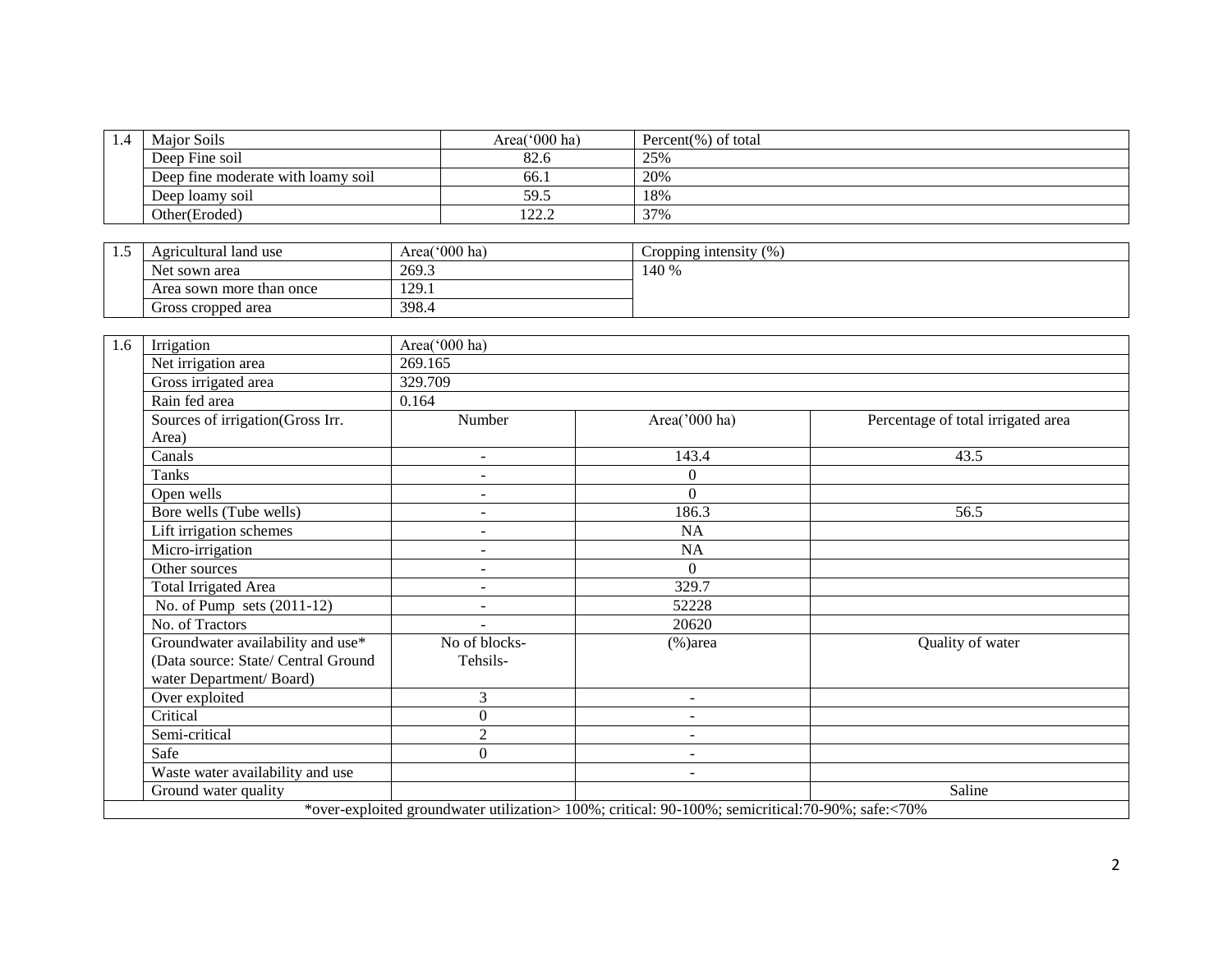## **1.7 Area under major field crops & (As per latest figures 2013-14)**

| 1.7 | Major field crops cultivated | Area('000 ha) |                          |                          |                          |                          |                          |                          |       |
|-----|------------------------------|---------------|--------------------------|--------------------------|--------------------------|--------------------------|--------------------------|--------------------------|-------|
|     |                              |               | Kharif                   |                          | Rabi                     |                          |                          | Summer                   | Total |
|     |                              | Irrigated     | Rain fed                 | Total                    | Irrigated                | Rain fed                 | Total                    |                          |       |
|     | Wheat                        | -             | $\overline{\phantom{0}}$ | $\overline{\phantom{0}}$ | 196.3                    | $\Omega$                 | 196.3                    | $\overline{\phantom{a}}$ | 196.3 |
|     | Rice                         | 48.0          | -                        | 48.0                     | $\overline{\phantom{0}}$ | $\overline{\phantom{a}}$ | $\overline{\phantom{0}}$ | $\overline{\phantom{0}}$ | 48.0  |
|     | Rapeseed mustard             | -             | $\overline{\phantom{0}}$ | $\overline{\phantom{0}}$ | 43.6                     | 0.9                      | 44.5                     | $\overline{\phantom{0}}$ | 44.5  |
|     | Bajra                        | 0.4           | 40.8                     | 41.2                     | $\overline{\phantom{0}}$ | $\overline{\phantom{0}}$ | $\overline{\phantom{0}}$ | $\overline{\phantom{a}}$ | 41.2  |
|     | Potato                       | -             | -                        | $\overline{\phantom{a}}$ | 11.5                     | $\Omega$                 | 11.5                     | $\overline{\phantom{a}}$ | 11.5  |
|     | Barley                       |               |                          | $\overline{\phantom{a}}$ | 4.3                      | $\Omega$                 | 4.3                      | -                        | 4.3   |

## **1.8 Production and productivity of major crops (Average of last 5 years)**

| 1.8 | Major field crops |                          |             |                          |              | Area('000 ha) |                          |             |              |            |
|-----|-------------------|--------------------------|-------------|--------------------------|--------------|---------------|--------------------------|-------------|--------------|------------|
|     | cultivated        |                          | Kharif      |                          | Rabi         |               | Summer                   |             | Total        | Crop       |
|     |                   | Production               | Productivit | Production               | Productivity | Production    | Productivity             | Productio   | Productivity | residue as |
|     |                   | (000T)                   | y(KG/HA)    | (000T)                   | (KG/HA)      | (5000T)       | (KG/HA)                  | $n$ ( $000$ | (KG/HA)      | fodder     |
|     |                   |                          |             |                          |              |               |                          | T)          |              | (000)      |
|     |                   |                          |             |                          |              |               |                          |             |              | tons)      |
|     | Rice              | 101.6                    | 2319        | $\overline{\phantom{a}}$ |              |               | $\overline{\phantom{a}}$ | 101.6       | 2319         | <b>NA</b>  |
|     | Wheat             | $\overline{\phantom{a}}$ |             | 701.0                    | 3619         |               | $\overline{a}$           | 701.0       | 3619         | <b>NA</b>  |
|     | Bajra             | 53.2                     | 1279        | $\sim$                   |              |               | $\overline{\phantom{a}}$ | 53.2        | 1279         | <b>NA</b>  |
|     | <b>Barley</b>     | $\sim$                   |             | 20.3                     | 3414         |               | $\overline{\phantom{a}}$ | 20.3        | 3414         | <b>NA</b>  |
|     | Rapeseed Mustard  | $\overline{\phantom{0}}$ |             | 75.5                     | 1715         |               | $\overline{\phantom{a}}$ | 75.5        | 1715         | <b>NA</b>  |
|     | Potato            | $\overline{\phantom{0}}$ | -           | 330.9                    | 28059        |               | $\overline{\phantom{a}}$ | 330.9       | 28059        | <b>NA</b>  |

## **Area under Horticulture crops –**

| Horticulture crops - Fruits | Area $('000 ha)$ |           |         |  |  |  |
|-----------------------------|------------------|-----------|---------|--|--|--|
|                             | Total            | Irrigated | Rainfec |  |  |  |
| Mango                       | ن .              | .         |         |  |  |  |
| Guava                       | v.               | v.        |         |  |  |  |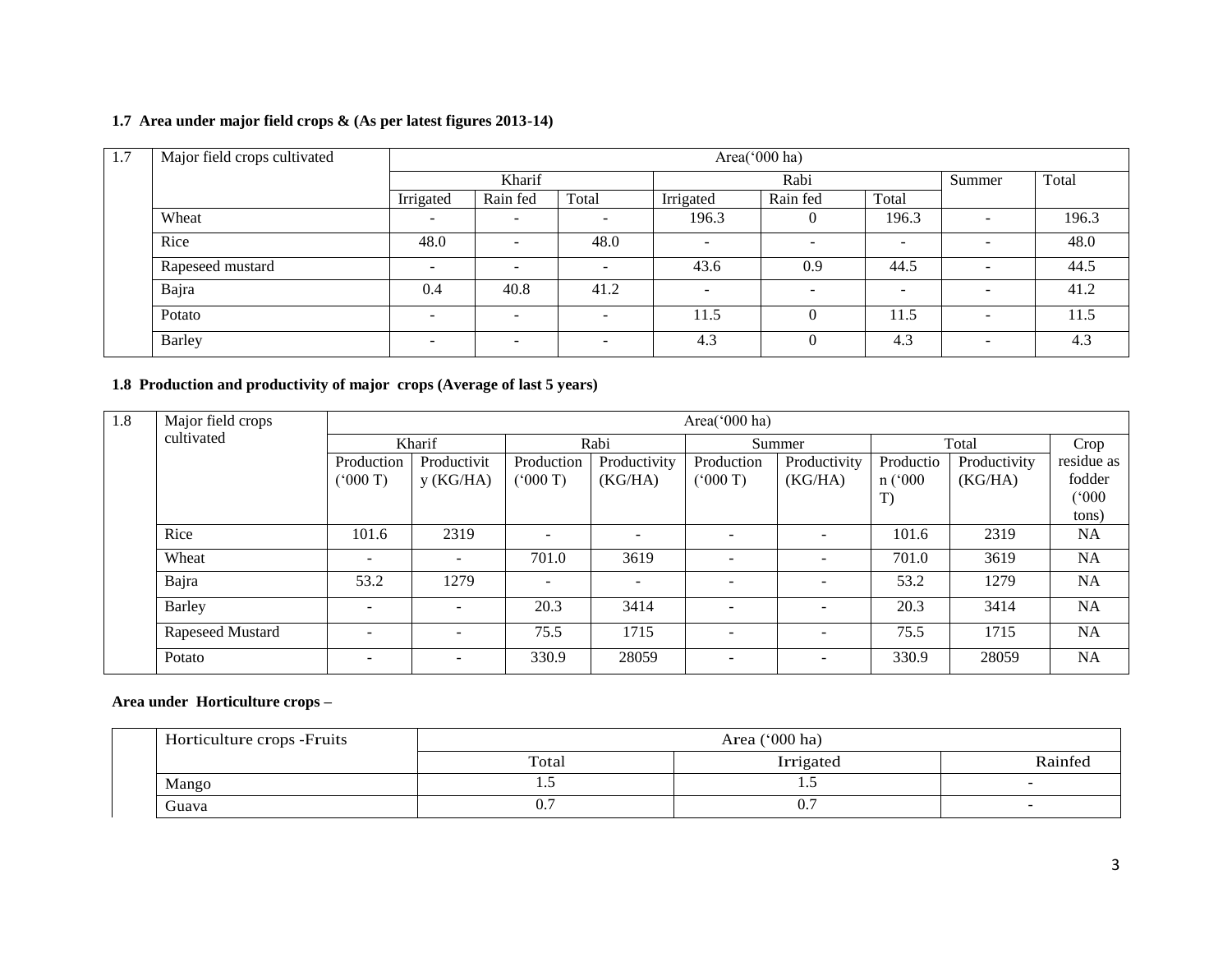| <b>Horticulture crops - Vegetables</b> | Total | Irrigated | Rainfed |
|----------------------------------------|-------|-----------|---------|
| Potato                                 | 14.U  | 14.C      |         |
| <b>Onion</b>                           | 0.02  | 0.02      |         |

## **Area under fodder crops & (As per latest figures 2010-11)**

| Major Fodder crops cultivated | Area(ha) | Total        |
|-------------------------------|----------|--------------|
| Kharif                        | 33824    | 33824        |
| Rabi                          | 5131     | 2131         |
| Summer                        | 2773     | 277'<br>211: |
| Total                         | 41728    | 41728        |

### **1.8 Livestock**

| Livestock(year 2007)                           | Male(000) | Female $(000)$ | $\text{Total}(000)$ |
|------------------------------------------------|-----------|----------------|---------------------|
| Non descriptive Cattle (local low yielding)    | 45.250    | 80.139         | 125.389             |
| Improved cattle                                | 0.015     | 0.123          | 0.138               |
| <b>Crossbred Cattle</b>                        | 3.062     | 13.614         | 16.676              |
| Non descriptive Buffaloes (local low yielding) | 43.715    | 154.751        | 198.466             |
| <b>Descript Buffaloes</b>                      | 109.373   | 416.086        | 525.459             |
| Goat                                           | 30.463    | 51.702         | 82.165              |
| Sheep                                          |           |                | 47.488              |
| Other (Camel, Pig, Yak etc)                    |           |                | 25.181              |
| Commerical dairy farms (number)                |           |                | 0.000               |

## **1.11 Production and productivity of major crops (Average of last 5 years)**

| Major field      |            | Area( $000$ ha) |            |                          |                 |              |            |              |                       |  |  |
|------------------|------------|-----------------|------------|--------------------------|-----------------|--------------|------------|--------------|-----------------------|--|--|
| crops cultivated |            | Kharif          |            | Rabi                     |                 | Summer       |            | Total        | Crop residue          |  |  |
|                  | Production | Productivity    | Production | Productivity             | Production      | Productivity | Production | Productivity | as fodder             |  |  |
|                  | (5000T)    | (KG/HA)         | (5000T)    | (KG/HA)                  | $^{\circ}000$ T | (KG/HA)      | (5000T)    | (KG/HA)      | $(5000 \text{ tons})$ |  |  |
| Wheat            |            |                 | 475.811    | 3459                     |                 |              | 475.8      | 3459         | <b>NA</b>             |  |  |
| Bajra            | 185.2      | 1658            | -          | $\overline{\phantom{a}}$ | -               |              | 185.2      | 1658         | <b>NA</b>             |  |  |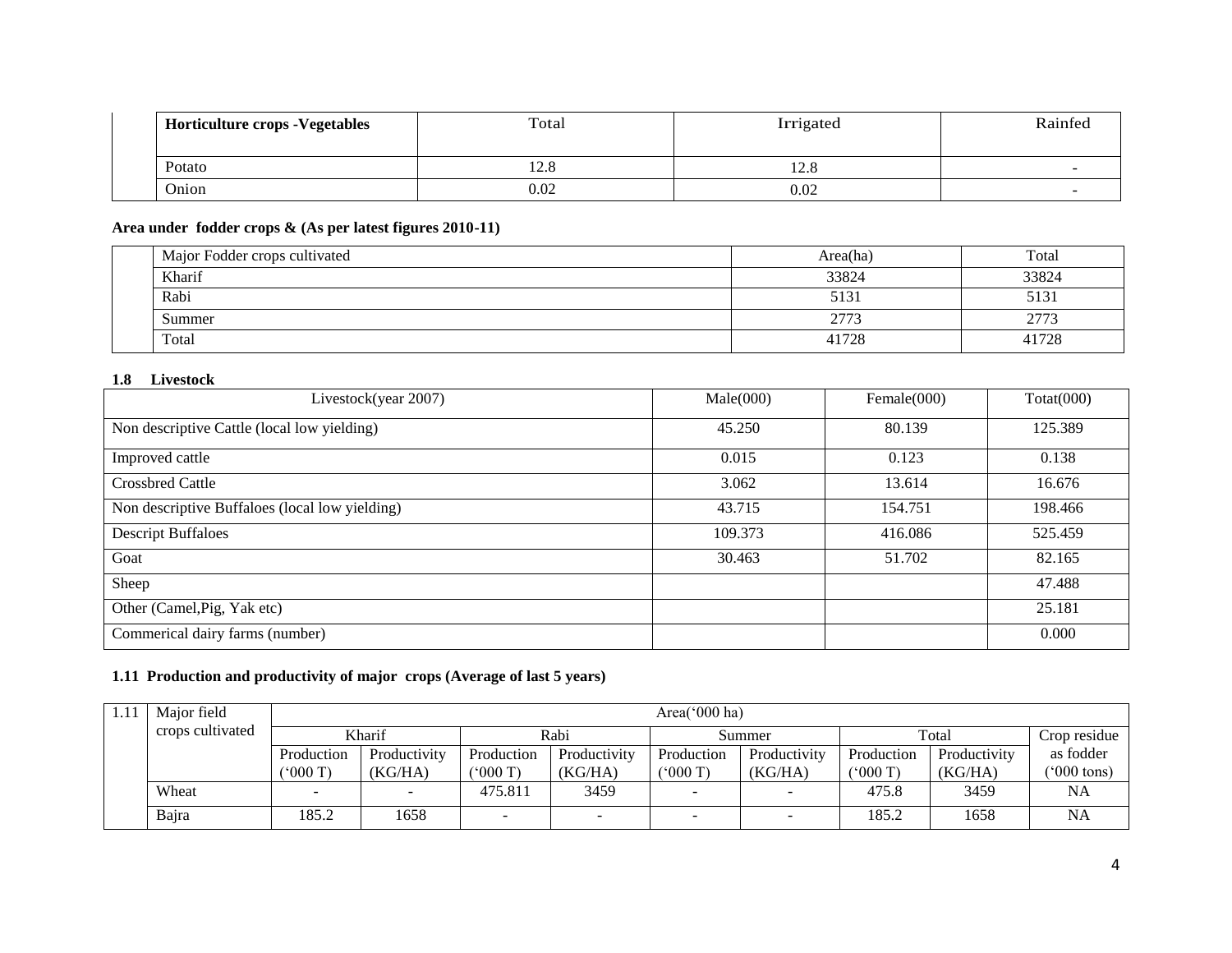| Paddy               | 9.4 | 2156 |        |        |                          | 9.4    | 2156  | <b>NA</b> |
|---------------------|-----|------|--------|--------|--------------------------|--------|-------|-----------|
| Redgram             | 0.9 | 848  |        | $\sim$ |                          | 0.9    | 848   | NA        |
| Rapeseed<br>Mustard |     |      | 88.5   | 1567   |                          | 88.5   | 1567  | <b>NA</b> |
| Potato              |     |      | 1363.7 | 249.19 | $\overline{\phantom{a}}$ | 1363.7 | 24919 | NA        |

## **Major Horticultural crops (Crops to be identified based on total acreage)**

| 1.11                                                                      | Name of crop |                       | Kharif                    |                        | Rabi                      |                       | Summer                    |                       | Total                     |                         |
|---------------------------------------------------------------------------|--------------|-----------------------|---------------------------|------------------------|---------------------------|-----------------------|---------------------------|-----------------------|---------------------------|-------------------------|
|                                                                           |              | Production<br>(000 t) | Productivity<br>(000t/ha) | Production<br>('000 t) | Productivity<br>(000t/ha) | Production<br>(000 t) | Productivity<br>(000t/ha) | Production<br>(000 t) | Productivity<br>(000t/ha) | residue<br>as<br>fodder |
| Major Horticultural crops (Crops to be identified based on total acreage) |              |                       |                           |                        |                           |                       |                           |                       |                           |                         |
|                                                                           | Potato       |                       |                           | 330.0                  | 25.8                      |                       |                           |                       |                           |                         |
|                                                                           | Onion        |                       |                           | 0.2                    | 9.8                       |                       |                           |                       |                           |                         |
|                                                                           | Others Veg.  | 2.6                   | 11.3                      | 7.7                    | 11.3                      | 2.6                   | 11.3                      | 12.8                  | 11.3                      |                         |

## **Production and productivity of major fodder crops (Average of last 5 years)**

| 1., | Major field crops cultivated |                 | Total                 |
|-----|------------------------------|-----------------|-----------------------|
|     |                              | Production (MT) | Productivity (Ql./HA) |
|     | Kharif                       | 1183840         | 350                   |
|     | Rabi                         | 359170          | 700                   |
|     | Summer                       | 83190           | 300                   |
|     | Total                        | 1626200         |                       |

| 1.12 | Sowing window      | Bajra      | Til        | <b>Rice</b> | Urd           | Jowar      | Moong      | Wheat | <b>Barley</b> | Gram/Pea | <b>Mustard</b> |
|------|--------------------|------------|------------|-------------|---------------|------------|------------|-------|---------------|----------|----------------|
|      | for 5 major field  |            |            |             |               |            |            |       |               |          |                |
|      | crops              |            |            |             |               |            |            |       |               |          |                |
|      | Kharif – Rainfed   | $2nd$ week | $2nd$ week |             | $2nd$ week of | Last week  | $2nd$ week | -     |               |          |                |
|      |                    | of July to | of July to |             | July to First | of June to | of July to |       |               |          |                |
|      |                    | last week  | last week  |             | week of       | 2nd week   | First      |       |               |          |                |
|      |                    | of July    | of July    |             | August        | of july    | week of    |       |               |          |                |
|      |                    |            |            |             |               |            | August     |       |               |          |                |
|      | Kharif - Irrigated |            |            | Last week   |               |            |            |       |               |          |                |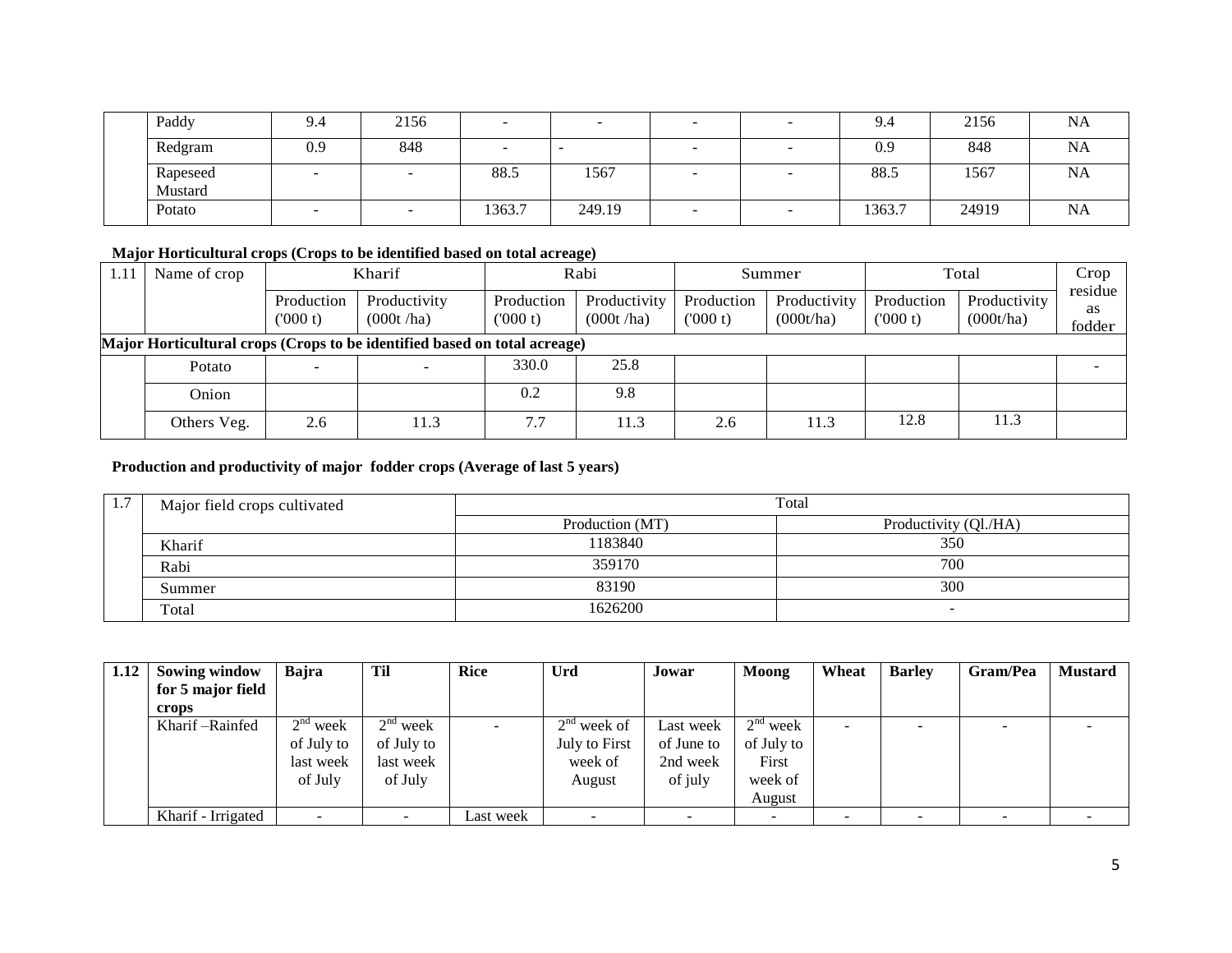|                  |  | of June $2^{nd}$ |  |            |                          |             |           |
|------------------|--|------------------|--|------------|--------------------------|-------------|-----------|
|                  |  | week of          |  |            |                          |             |           |
|                  |  | August           |  |            |                          |             |           |
| Rabi-Rainfed     |  |                  |  |            | Last                     | first week  | 2nd week  |
|                  |  |                  |  |            | week of                  | of Oct last | of Sep to |
|                  |  |                  |  |            | Oct to                   | week of     | first     |
|                  |  |                  |  |            | last week                | Oct         | week of   |
|                  |  |                  |  |            | of Nov                   |             | Oct       |
| Rabi - Irrigated |  |                  |  | first      | $\overline{\phantom{a}}$ |             |           |
|                  |  |                  |  | week of    |                          |             |           |
|                  |  |                  |  | <b>Nov</b> |                          |             |           |
|                  |  |                  |  | last       |                          |             |           |
|                  |  |                  |  | week of    |                          |             |           |
|                  |  |                  |  | <b>Nov</b> |                          |             |           |

| $\overline{1.13}$ | What is the major contingency the district is prone to?                          | <b>Regular</b> | <b>Occasional</b> | <b>None</b> |
|-------------------|----------------------------------------------------------------------------------|----------------|-------------------|-------------|
|                   | Drought                                                                          |                |                   |             |
|                   | Flood                                                                            |                |                   |             |
|                   | Cyclone                                                                          |                |                   |             |
|                   | Hail storm                                                                       |                |                   |             |
|                   | Heat wave                                                                        |                |                   |             |
|                   | Cold wave                                                                        |                |                   |             |
|                   | Frost                                                                            |                |                   |             |
|                   | Sea water intrusion                                                              |                |                   |             |
|                   | Sheath Blight, Stemborer, Pyrilla loose smut, Heliothis, Rust etc white<br>grub. |                |                   |             |

| 1.14 | <b>Include Digital maps of the district for</b> Location map of district within State as Annexure I | Enclosed: Yes |
|------|-----------------------------------------------------------------------------------------------------|---------------|
|      | Mean annual rainfall as Annexure 2                                                                  | Enclosed: Yes |
|      | Soil map as Annexure 3                                                                              | Enclosed: Yes |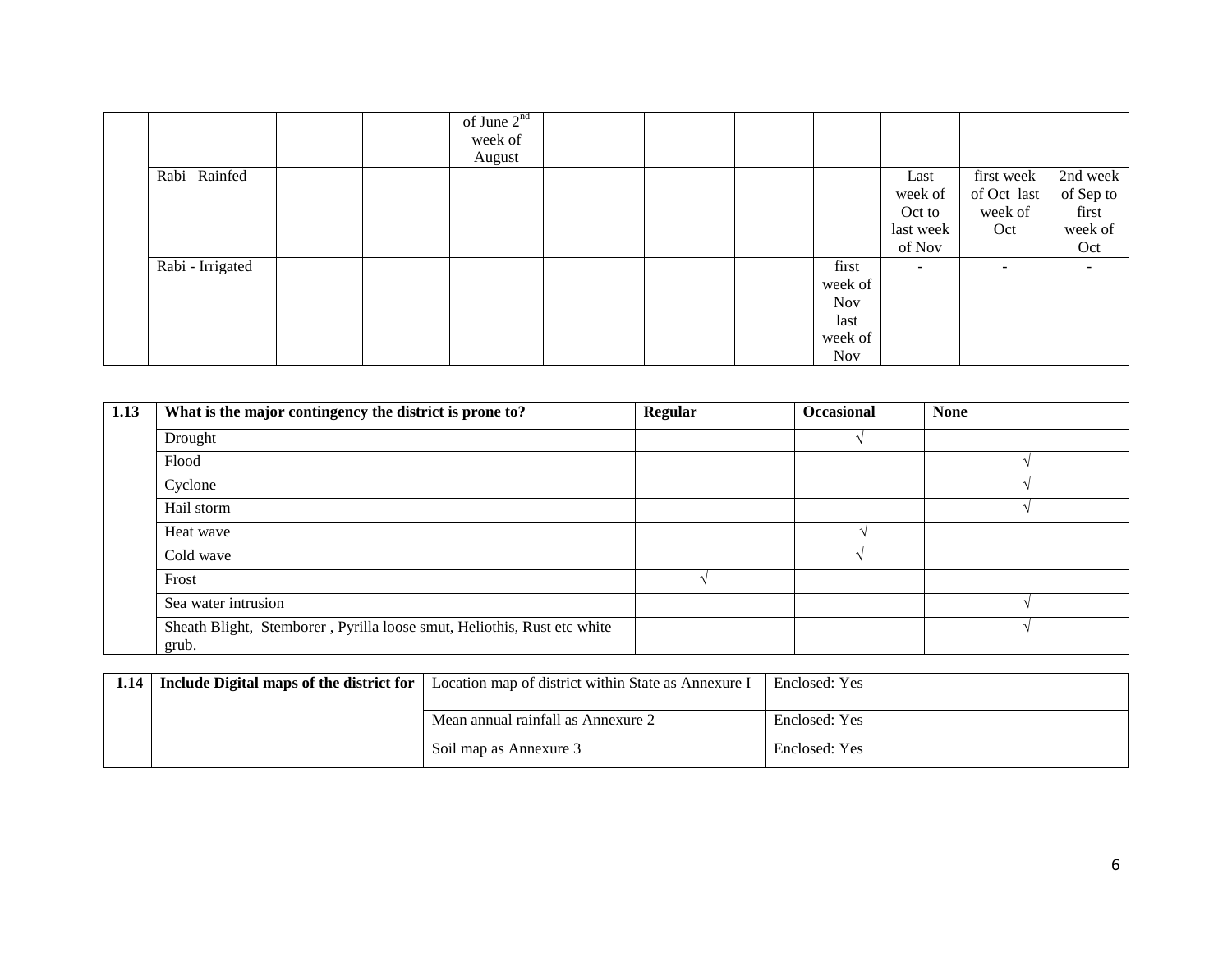Annexure I Location map of Mathura district

# **UTTAR PRADESH**

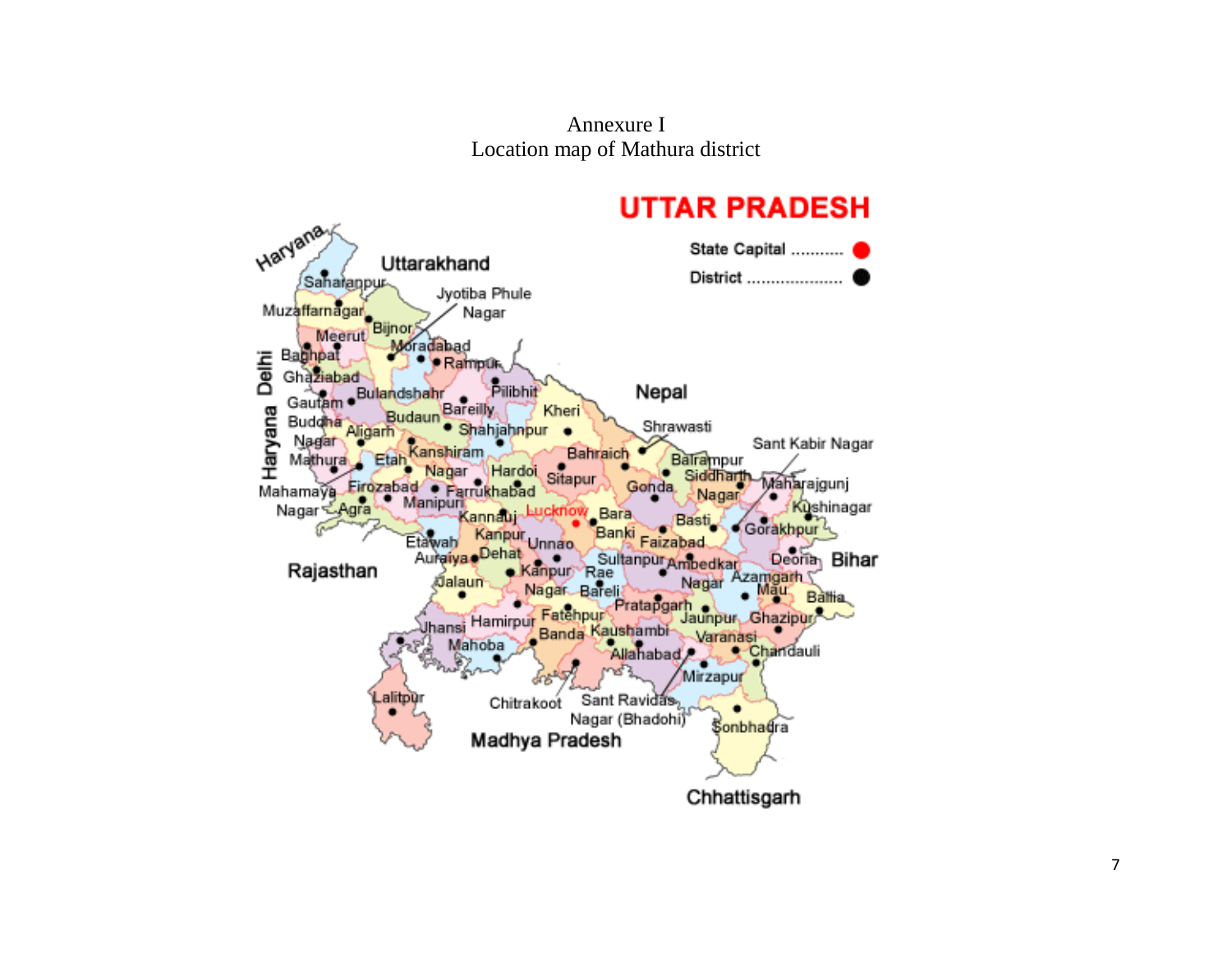

Annexure 2 Average month-wise rainfall (mm) of Mathura District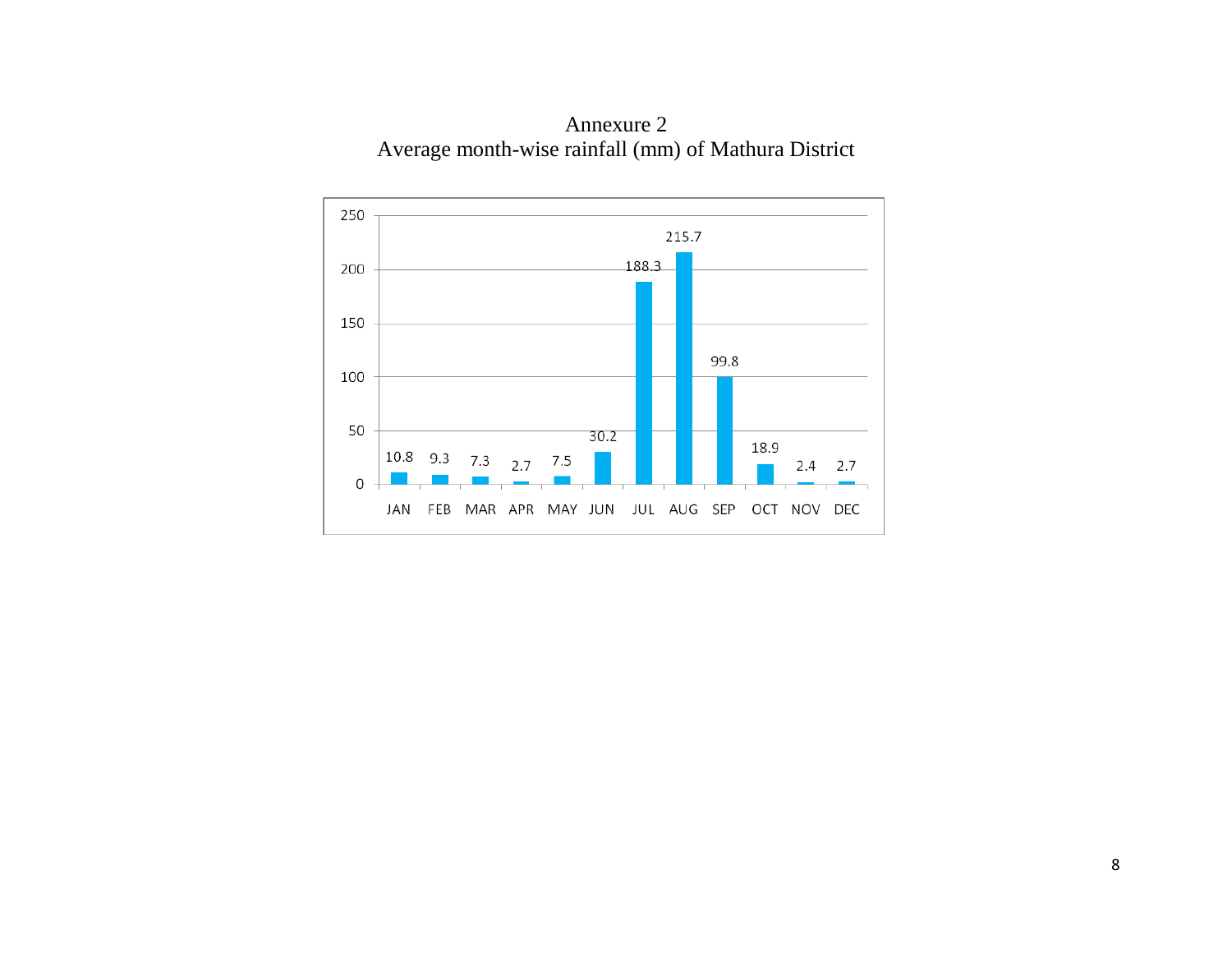#### **1.14. Soil map of Mathura district**

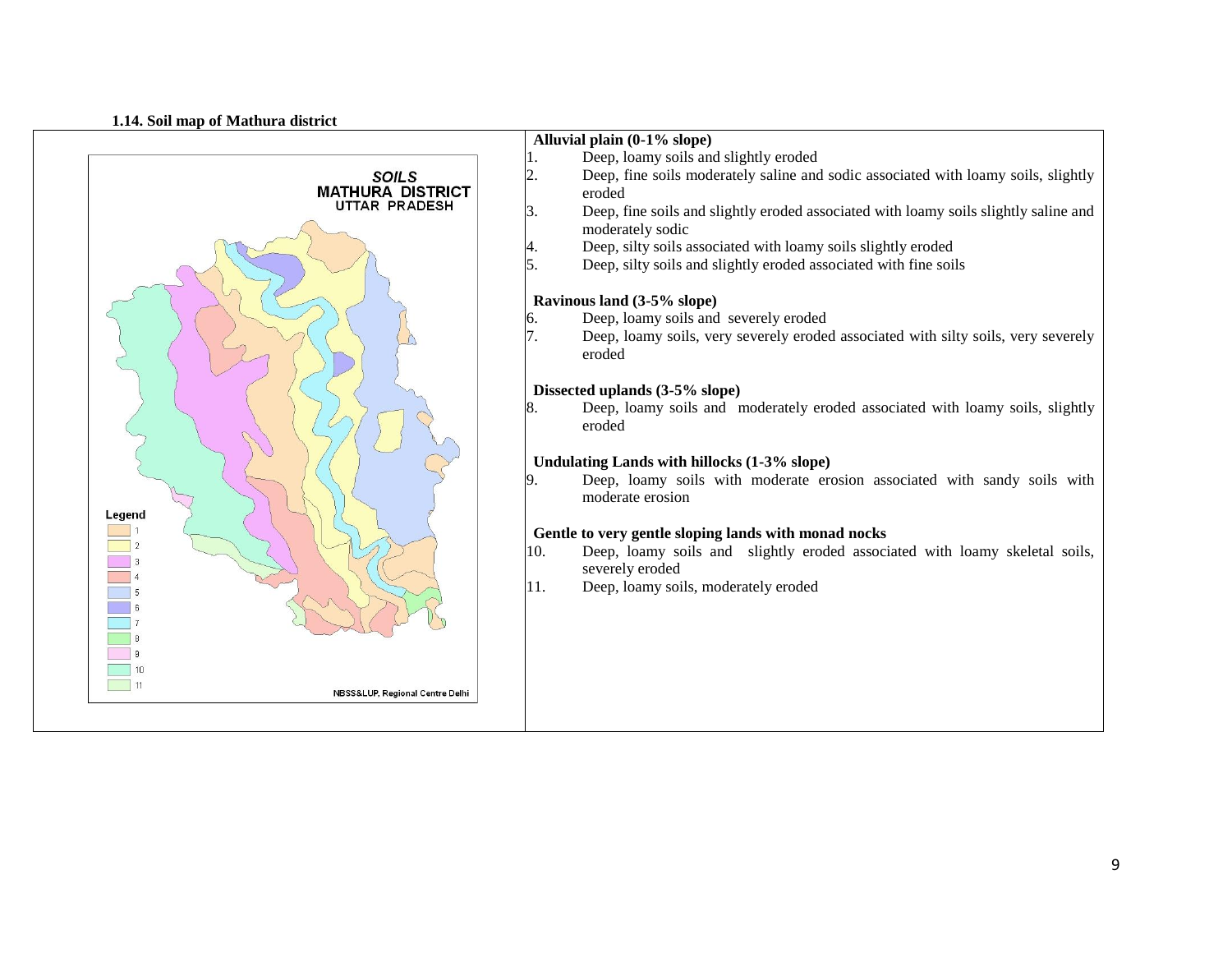## **2.0 Strategies for weather related contingencies**

## **2.1 Drought**

### **2.1.1 Rainfed situation**

| <b>Condition</b>                                   |                                   |                                                                                                         |                                                                                                                           | <b>Suggested Contingency measures</b>                                                                                             |                                                               |
|----------------------------------------------------|-----------------------------------|---------------------------------------------------------------------------------------------------------|---------------------------------------------------------------------------------------------------------------------------|-----------------------------------------------------------------------------------------------------------------------------------|---------------------------------------------------------------|
| <b>Early season</b><br>drought (delayed<br>onset)  | <b>Major Farming</b><br>situation | <b>Normal Crop / Cropping</b><br>system                                                                 | Change in crop / cropping<br>system including variety                                                                     | <b>Agronomic measures</b>                                                                                                         | <b>Remarks</b> on<br>Implementation                           |
| Delay by 2 weeks<br>(1 <sup>st</sup> week of July) | Sandy Loam                        | Pigeon pea (Upas-120 Bahar,<br>Narendra 1 and 2 $) +$ Pearl<br>millet(NDFB $3$ ) + Black gram<br>(Ajad) | Pigeon pea (Bahar, Narendra 1<br>and $2$ ) + Pearl millet(NDFB 3)<br>+ Black gram (Ajad)<br>Seasmum-T-78, Pragti Sekhar   | Pigeon pea +Pearl<br>millet+ Black gram (<br>1:2:1)<br>Use multi crop planter<br>and grow on raised bed,<br>Gap filling, Thinning | Deptt. of<br>Agriculture./Sadhan<br>Sahkari samiti/UP<br>agro |
|                                                    |                                   | Pigeon pea (Bahar, Narendra 1<br>and 2) +Sorghum (Varsha,CSH<br>13 and 23, Bundela)                     | Pigeon pea (Bahar, Narendra 1<br>and $2$ ) + Pearl millet(NDFB 3)<br>$+$ Black gram (Ajad)<br>Seasmum-T-78, Pragti Sekhar | Pigeon pea + Pearl<br>$millet+urd bean$<br>1:2:1)<br>Use multi crop planter<br>and grow on raised bed,<br>Gap filling, Thinning   | same                                                          |
|                                                    | Loamy Sand                        | <b>Kharif Fallow-</b><br>Rabi Toria<br>lentil/Mustard/Pea/Chick pea                                     |                                                                                                                           | Summer ploughing for<br>conserve moisture                                                                                         |                                                               |

| <b>Condition</b>                                  |                                   |                                                                                          |                                                                                         | <b>Suggested Contingency measures</b>                                                        |                                     |
|---------------------------------------------------|-----------------------------------|------------------------------------------------------------------------------------------|-----------------------------------------------------------------------------------------|----------------------------------------------------------------------------------------------|-------------------------------------|
| <b>Early season</b><br>drought (delayed<br>onset) | <b>Major Farming</b><br>situation | <b>Normal Crop/cropping</b><br>system                                                    | Change in crop/cropping<br>system                                                       | <b>Agronomic measures</b>                                                                    | <b>Remarks</b> on<br>Implementation |
| Delay by 4 weeks<br>$(3rd$ weeks of<br>$July)*$   | Loamy Sand                        | Pigeon pea (Bahar, Narendra 1<br>and $2$ ) + Pearl millet(NDFB 3)<br>+ Black gram (Ajad) | Change in variety with short<br>duration like<br>Pearl millet –WCC 75, Pusa<br>322, 323 | 20% more seed rate.<br>Mulching, Maize and<br>pearl millets use as a<br>fodder. Weed control |                                     |
|                                                   |                                   | Pigeon pea (Bahar, Narendra 1<br>and $2) +$ Sorghum (Varsha, CSH<br>13 and 23, Bundela)  | Change in variety with short<br>duration like<br>Pearl millet –WCC 75, Pusa<br>322, 323 | 20% more seed rate,<br>Mulching, Maize and<br>pearl millets use as a<br>fodder. Weed control |                                     |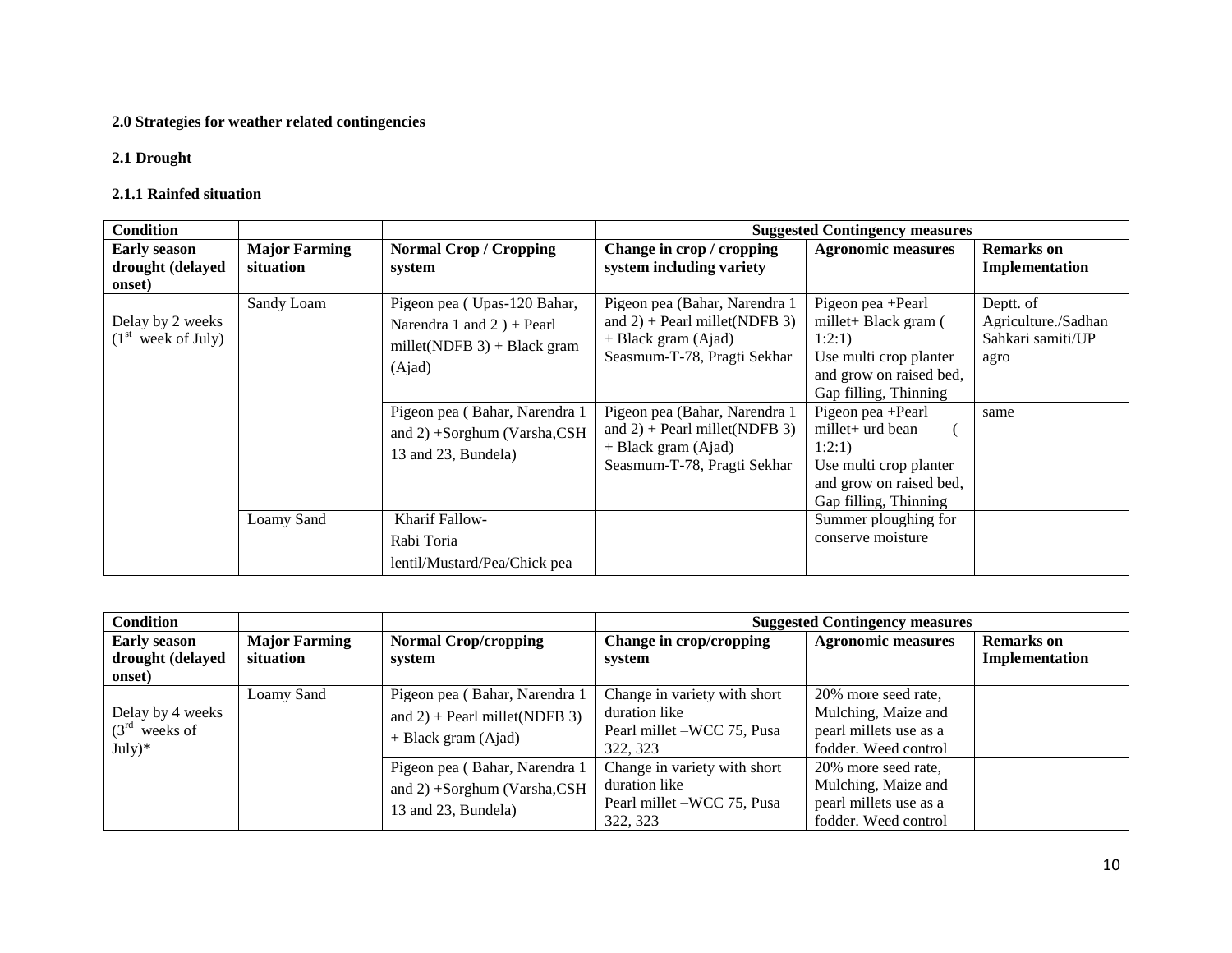|            | Fallow-Toria                     |                              |                        |  |
|------------|----------------------------------|------------------------------|------------------------|--|
|            | lentil/Mustard/Pea/Chick pea     |                              |                        |  |
|            | Pigeon pea (Bahar, Narendra 1    | Change in variety with short | 20% more seed rate,    |  |
| Sandy Loam | and $2$ ) + Pearl millet(NDFB 3) | duration like                | Mulching, Maize and    |  |
|            | $+$ Black gram (Ajad)            | Pearl millet –WCC 75, Pusa   | pearl millets use as a |  |
|            |                                  | 322, 323                     | fodder. Weed control   |  |
|            | Pigeon pea (Bahar, Narendra 1    | Change in variety with short | 20% more seed rate,    |  |
|            | and 2) +Sorghum (Varsha,CSH      | duration like                | Mulching, Maize and    |  |
|            | 13 and 23, Bundela)              | Pearl millet –WCC 75, Pusa   | pearl millets use as a |  |
|            |                                  | 322, 323                     | fodder. Weed control   |  |

| <b>Condition</b>                                       |                                   |                                                                                          |                                                                                                                                    | <b>Suggested Contingency measures</b> |                                                           |
|--------------------------------------------------------|-----------------------------------|------------------------------------------------------------------------------------------|------------------------------------------------------------------------------------------------------------------------------------|---------------------------------------|-----------------------------------------------------------|
| <b>Early season</b><br>drought (delayed<br>onset)      | <b>Major Farming</b><br>situation | <b>Normal Crop/cropping</b><br>system                                                    | Change in crop/cropping<br>system                                                                                                  | <b>Agronomic measures</b>             | <b>Remarks</b> on<br>Implementation                       |
| Delay by 6 weeks<br>1 <sup>st</sup> week of<br>August) | Sandy loam                        | Pigeon pea (Bahar, Narendra 1<br>and $2$ ) + Pearl millet(NDFB 3)<br>+ Black gram (Ajad) | Short duration cvs pearl millet<br>for Fodder (NDFB 3)<br>Prefer sole crop Black gram on<br>raised bed using raised bed<br>planter | Recommended practices                 | UP<br>Agro/<br>other<br>sources for raised<br>bed planter |
|                                                        |                                   | Pigeon pea (Bahar, Narendra 1<br>and $2) +$ Sorghum (Varsha, CSH<br>13 and 23, Bundela)  | Short duration cvs pearl millet<br>for Fodder (NDFB 3)<br>Prefer sole crop Black gram on<br>raised bed using raised bed<br>planter | Recommended practices                 | UP<br>other<br>Agro/<br>sources for raised<br>bed planter |
|                                                        |                                   | <b>Kharif Fallow</b>                                                                     |                                                                                                                                    |                                       |                                                           |
|                                                        |                                   | Rabi-Toria/lentil/                                                                       |                                                                                                                                    |                                       |                                                           |
|                                                        |                                   | Mustard/Pea/Chick pea                                                                    |                                                                                                                                    |                                       |                                                           |
|                                                        |                                   | Pigeon pea (Bahar, Narendra 1                                                            |                                                                                                                                    |                                       |                                                           |
|                                                        |                                   | and $2$ ) + Pearl millet(NDFB 3)                                                         |                                                                                                                                    |                                       |                                                           |
|                                                        |                                   | + Black gram (Ajad)                                                                      |                                                                                                                                    |                                       |                                                           |
|                                                        |                                   | Pigeon pea (Bahar, Narendra 1                                                            |                                                                                                                                    |                                       |                                                           |
|                                                        |                                   | and 2) +Sorghum (Varsha,CSH                                                              |                                                                                                                                    |                                       |                                                           |
|                                                        |                                   | 13 and 23, Bundela)                                                                      |                                                                                                                                    |                                       |                                                           |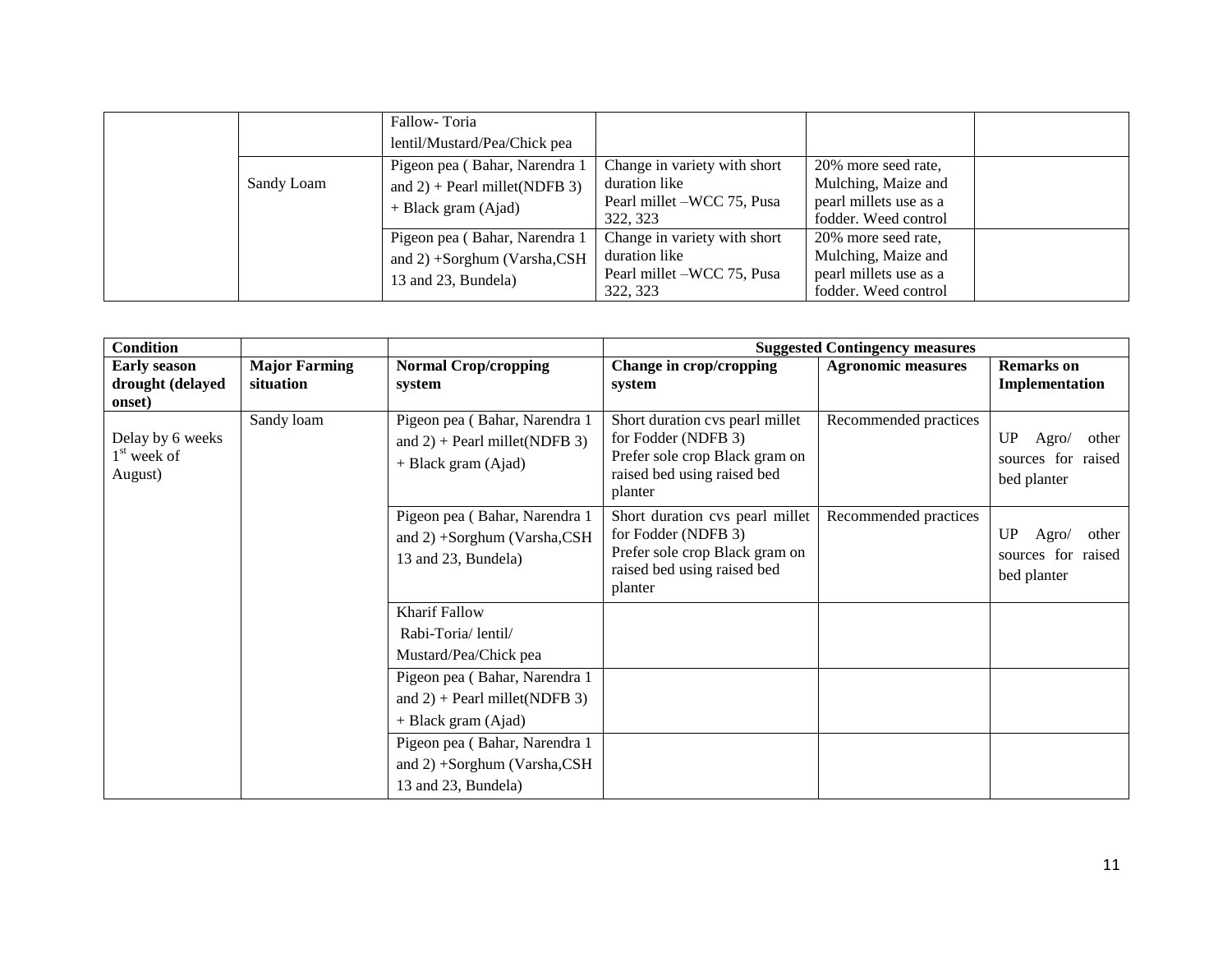| <b>Condition</b>                              |                                   |                                                                                            |                                                                                                                        | <b>Suggested Contingency measures</b> |                                     |
|-----------------------------------------------|-----------------------------------|--------------------------------------------------------------------------------------------|------------------------------------------------------------------------------------------------------------------------|---------------------------------------|-------------------------------------|
| <b>Early season</b><br>drought (delayed       | <b>Major Farming</b><br>situation | <b>Normal Crop/cropping</b><br>system                                                      | Change in crop/cropping                                                                                                | <b>Agronomic measures</b>             | <b>Remarks</b> on<br>Implementation |
| onset)                                        |                                   |                                                                                            | system                                                                                                                 |                                       |                                     |
| Delay by 8 weeks<br>$(3rd$ week of<br>August) | Sandy loam                        | Pigeon pea (Bahar, Narendra 1<br>and $2$ ) + Pearl millet(NDFB 3)<br>$+$ Black gram (Ajad) | Planning for early rabi crops in<br>september e.g. Toria (Type)<br>36, Type 9, Bhavani) Mustard<br>(Varuna, Pusa bold) | Land preparation                      |                                     |
|                                               |                                   | Pigeon pea (Bahar, Narendra 1<br>and 2) +Sorghum (Varsha,CSH<br>13 and 23, Bundela)        | Planning for early rabi crops in<br>september e.g. Toria (Type)<br>36, Type 9, Bhavani) Mustard<br>(Varuna, Pusa bold) | Land preparation                      |                                     |
|                                               |                                   | Fallow-<br>lentil/Mustard/Pea/Chick pea                                                    |                                                                                                                        |                                       |                                     |
|                                               |                                   | Pigeon pea (Bahar, Narendra 1<br>and $2$ ) + Pearl millet(NDFB 3)<br>$+$ Black gram (Ajad) |                                                                                                                        |                                       |                                     |

| <b>Condition</b>     |                      |                                  |                                   | <b>Suggested Contingency measures</b> |                |
|----------------------|----------------------|----------------------------------|-----------------------------------|---------------------------------------|----------------|
| Early season         | <b>Major Farming</b> | <b>Normal Crop/cropping</b>      | Crop management                   | Soil nutrient &                       | Remarks on     |
| drought (Normal      | situation            | system                           |                                   | moisture conservation                 | Implementation |
| onset)               |                      |                                  |                                   | measures                              |                |
|                      | Sandy loam           | Pigeon pea (Bahar, Narendra 1    | No Change                         | Weed management                       |                |
| Normal onset         |                      | and $2$ ) + Pearl millet(NDFB 3) | Gap filling to                    | Mulching                              |                |
| followed by 15-20    |                      | $+$ Urd bean (Ajad)              | maintain proper plant             | Life saving irrigation                |                |
| days dry spell after |                      | Sesame                           | population                        |                                       |                |
| sowing leading to    |                      |                                  | Resowing if the plant             |                                       |                |
| poor                 |                      |                                  | population is < 30%               |                                       |                |
| germination/crop     |                      | Pigeon pea (Bahar, Narendra 1    | No Change                         | Weed management                       |                |
| stand etc.           |                      | and $2) +$ Sorghum (Varsha, CSH) | Mulching<br>Resowing if the plant |                                       |                |
|                      |                      | 13 and 23, Bundela)              | population is<30%                 | Life saving irrigation                |                |
|                      |                      | Fallow-                          |                                   |                                       |                |
|                      |                      | lentil/Mustard/Pea/Chick pea     |                                   |                                       |                |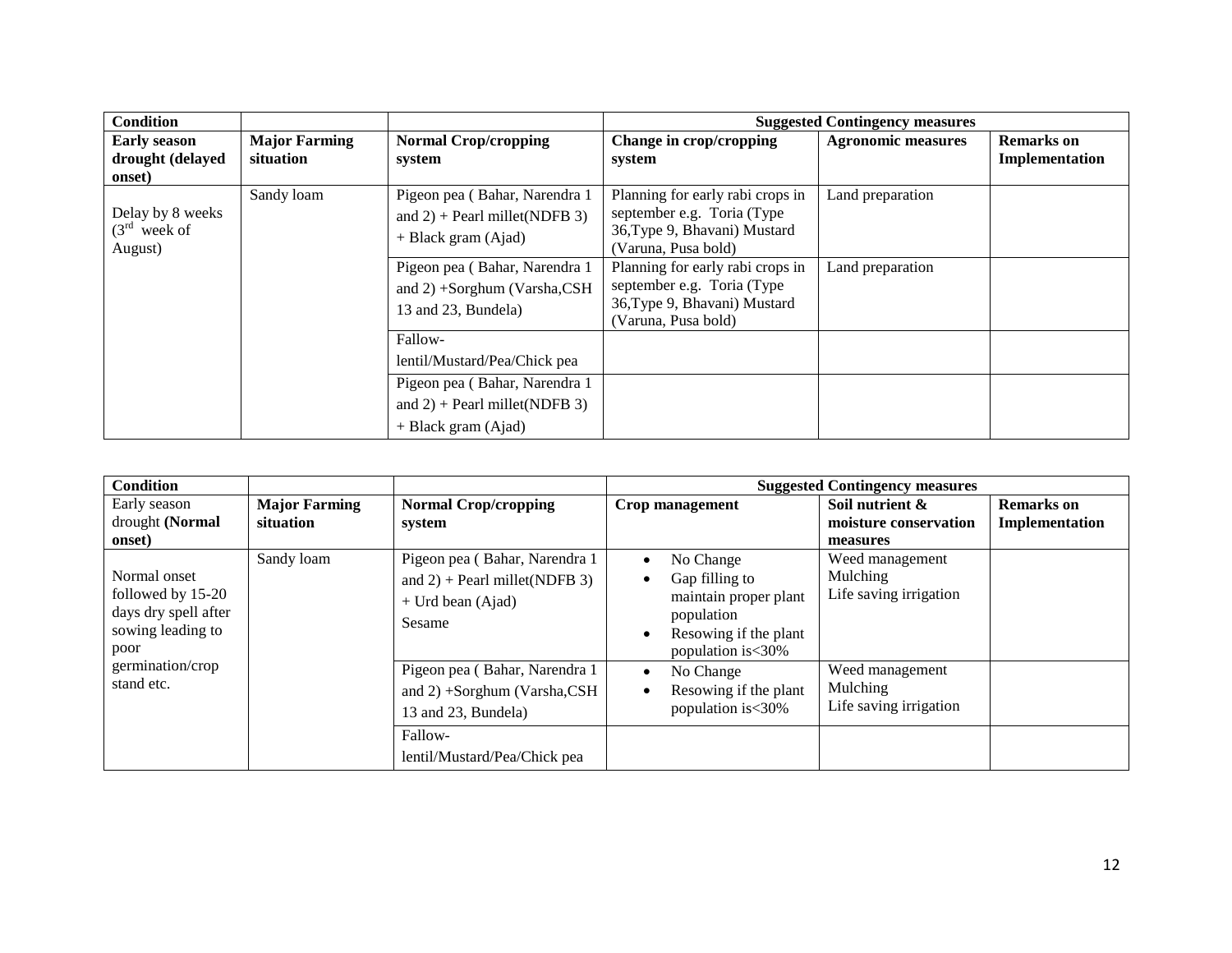| <b>Condition</b>                                                                                 |                                   |                                                                                            |                                         | <b>Suggested Contingency measures</b>                |                              |
|--------------------------------------------------------------------------------------------------|-----------------------------------|--------------------------------------------------------------------------------------------|-----------------------------------------|------------------------------------------------------|------------------------------|
| Mid season<br>drought (long dry<br>spell, consecutive 2<br>weeks rainless<br>$(>2.5$ mm) period) | <b>Major Farming</b><br>situation | <b>Normal Crop/cropping</b><br>system                                                      | Crop management                         | Soil nutrient &<br>moisture conservation<br>measures | Remarks on<br>Implementation |
| At vegetative stage                                                                              | Sandy loam                        | Pigeon pea (Bahar, Narendra 1<br>and $2$ ) + Pearl millet(NDFB 3)<br>$+$ Black gram (Ajad) | Weeding, Mulching with<br>removed weeds | Foliar spray with 1%<br><b>KCl</b>                   |                              |
|                                                                                                  |                                   | Pigeon pea (Bahar, Narendra 1<br>and 2) +Sorghum (Varsha,CSH<br>13 and 23, Bundela)        | Weeding, Mulching with<br>removed weeds | Foliar spray with 1%<br>KC <sub>1</sub>              |                              |

| <b>Condition</b>                                            |                                   |                                                                                            |                                                                  | <b>Suggested Contingency measures</b>                     |                                     |
|-------------------------------------------------------------|-----------------------------------|--------------------------------------------------------------------------------------------|------------------------------------------------------------------|-----------------------------------------------------------|-------------------------------------|
| Mid season<br>drought (long dry<br>spell)                   | <b>Major Farming</b><br>situation | <b>Normal Crop/cropping</b><br>system                                                      | <b>Crop management</b>                                           | Soil nutrient $\&$<br>moisture conservation<br>measures   | <b>Remarks</b> on<br>Implementation |
| At flowering/<br>fruiting stage                             | Sandy loam                        | Pigeon pea (Bahar, Narendra 1<br>and $2$ ) + Pearl millet(NDFB 3)<br>$+$ Black gram (Ajad) | Weeding, Mulching with<br>removed weeds                          | Opening conservation<br>furrow, Life saving<br>irrigation |                                     |
|                                                             |                                   | Pigeon pea (Bahar, Narendra 1<br>and 2) +Sorghum (Varsha,CSH<br>13 and 23, Bundela)        | Weeding, Mulching with<br>removed weeds                          | Opening conservation<br>furrow, Life saving<br>irrigation |                                     |
| <b>Condition</b>                                            |                                   |                                                                                            |                                                                  | <b>Suggested Contingency measures</b>                     |                                     |
| <b>Terminal drought</b><br>(Early withdrawal<br>of monsoon) | <b>Major Farming</b><br>situation | <b>Normal Crop/cropping</b><br>system                                                      | Crop management                                                  | <b>Rabi Crop planning</b>                                 | <b>Remarks</b> on<br>Implementation |
|                                                             | Sandy loam                        | Pigeon pea (Bahar, Narendra 1<br>and $2$ ) + Pearl millet(NDFB 3)<br>$+$ Black gram (Ajad) | In case of Pearl Millet in<br>severe case, Harvest for<br>fodder | <b>Harvest at</b><br>physiological maturity,              |                                     |
|                                                             |                                   | Pigeon pea (Bahar, Narendra 1<br>and 2) +Sorghum (Varsha,CSH<br>13 and 23, Bundela)        | In case of Sorghumt in severe<br>case, Harvest for fodder        | $\overline{\phantom{a}}$                                  |                                     |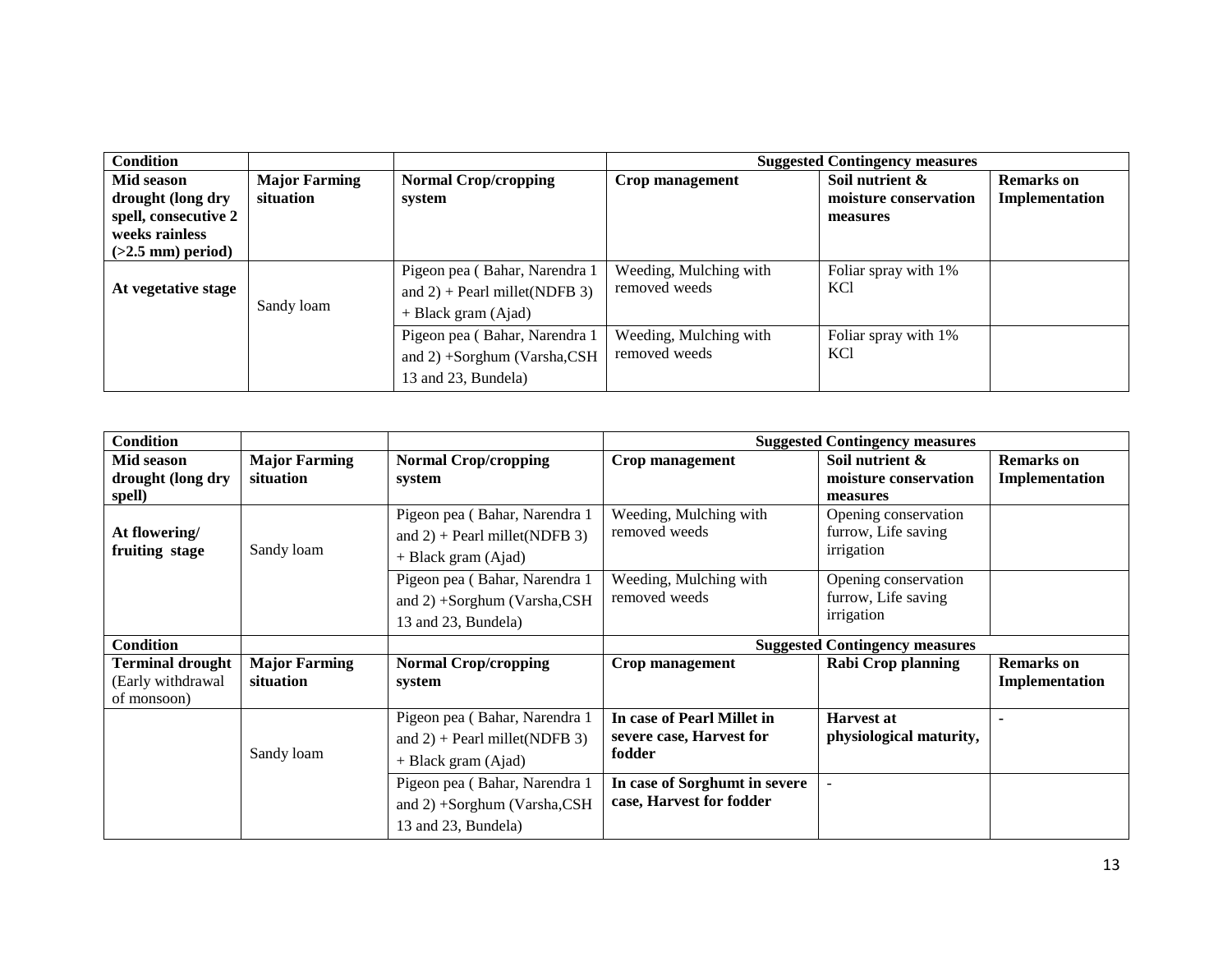## **2.1.2 Drought - Irrigated situation**

| <b>Condition</b>                      |                      |                             |                                                               | <b>Suggested Contingency measures</b> |                   |
|---------------------------------------|----------------------|-----------------------------|---------------------------------------------------------------|---------------------------------------|-------------------|
|                                       | <b>Major Farming</b> | <b>Normal Crop/cropping</b> | Change in crop/cropping                                       | <b>Agronomic measures</b>             | <b>Remarks</b> on |
|                                       | situation            | system                      | system                                                        |                                       | Implementation    |
| Delayed release of<br>water in canals | Sandy Loam           | Rice                        | Short duration varieties such as<br>Narendra 97, Susk Samrat, | <b>DSR</b><br>$\bullet$               |                   |
| due to low rainfall                   |                      |                             | Shahbhagi, NDR 118, NDR 80                                    | drum seeding<br>$\bullet$             |                   |
|                                       |                      |                             |                                                               | <b>SRI</b><br>٠                       |                   |
|                                       |                      |                             |                                                               | Ensure application<br>$\bullet$       |                   |
|                                       |                      |                             |                                                               | of K                                  |                   |
|                                       |                      | Maize                       | HQPM 5, Naveen, Tarun,                                        | Ridge and furrow<br>$\bullet$         |                   |
|                                       |                      |                             | Sweta, Kanchan                                                | system                                |                   |
|                                       |                      |                             |                                                               | Ensure application                    |                   |
|                                       |                      |                             |                                                               | $\rm of~K$                            |                   |
|                                       |                      | Pearl millet                | PMH <sub>1</sub>                                              |                                       |                   |
|                                       |                      | Sorghum                     | Popular hybrids                                               |                                       |                   |

| <b>Condition</b>    |                      |                             |                                  | <b>Suggested Contingency measures</b> |                   |
|---------------------|----------------------|-----------------------------|----------------------------------|---------------------------------------|-------------------|
|                     | <b>Major Farming</b> | <b>Normal Crop/cropping</b> | Change in crop/cropping          | <b>Agronomic measures</b>             | <b>Remarks</b> on |
|                     | situation            | system                      | svstem                           |                                       | Implementation    |
| Limited release of  | Sandy Loam           | Rice                        | Short duration varieties such as | <b>DSR</b><br>$\bullet$               |                   |
| water in canals     |                      |                             | Narendra 97, Susk Samrat,        | drum seeding                          |                   |
| due to low rainfall |                      |                             | Shahbhagi, NDR 118, NDR 80       | SRI<br>$\bullet$                      |                   |
|                     |                      |                             |                                  | Ensure application                    |                   |
|                     |                      |                             |                                  | $\rm of~K$                            |                   |
|                     |                      | Maize                       | HQPM 5, Naveen, Tarun,           | Ridge and furrow                      |                   |
|                     |                      |                             | Sweta, Kanchan                   | system                                |                   |
|                     |                      |                             |                                  | Ensure application                    |                   |
|                     |                      |                             |                                  | of K                                  |                   |
|                     |                      | Pearl millet                | PMH <sub>1</sub>                 |                                       |                   |
|                     |                      | Sorghum                     | Popular hybrids                  |                                       |                   |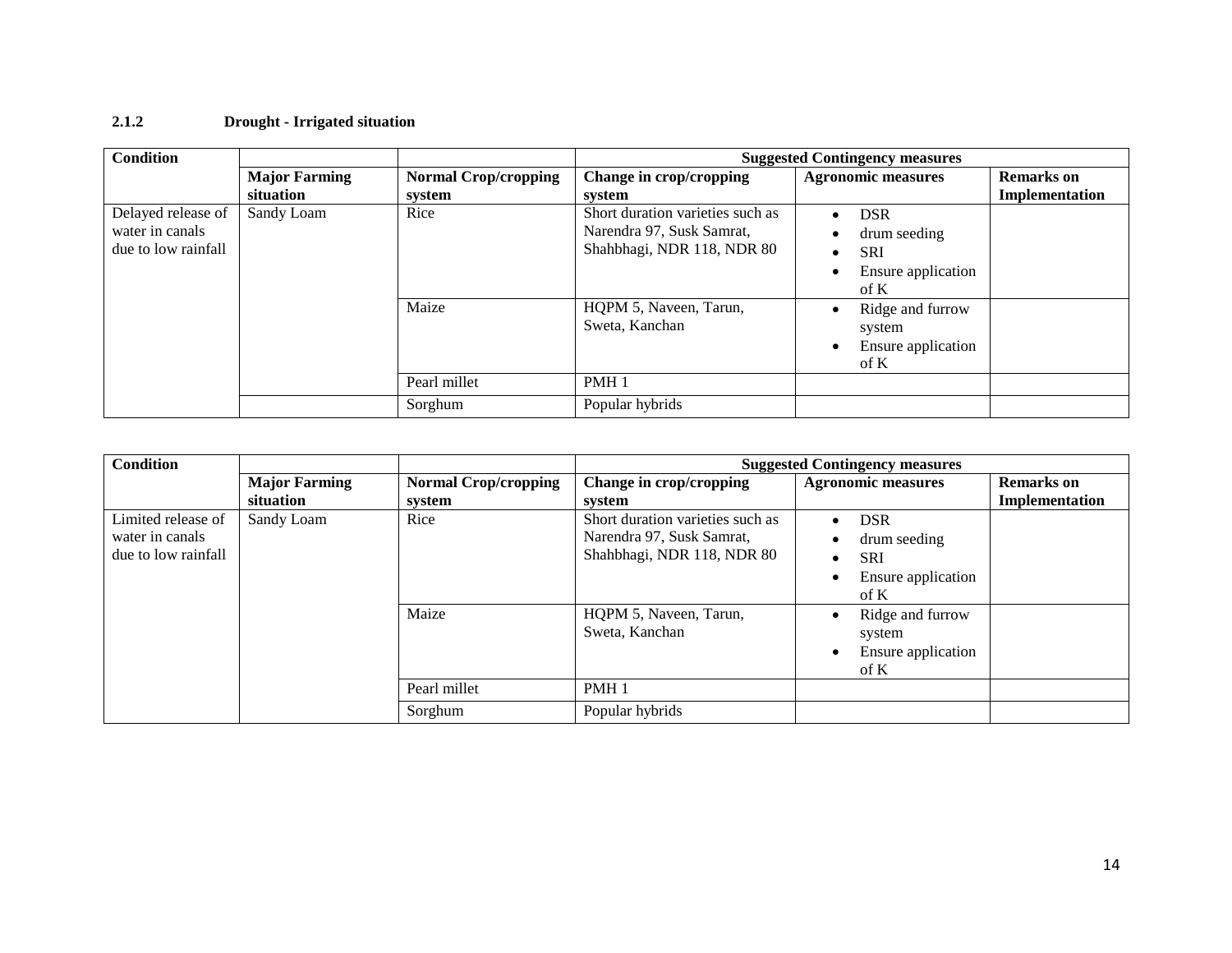| <b>Condition</b> |                      |                             | <b>Suggested Contingency measures</b> |                           |                   |
|------------------|----------------------|-----------------------------|---------------------------------------|---------------------------|-------------------|
|                  | <b>Major Farming</b> | <b>Normal Crop/cropping</b> | Change in crop/cropping               | <b>Agronomic measures</b> | <b>Remarks</b> on |
|                  | situation            | system                      | system                                |                           | Implementation    |
| Non release of   | Sandy Loam           | Rice                        | Replace rice with                     | Irrigation at             |                   |
| water in canals  |                      |                             | Sorghum/Pearl Millet/Maize            | critical stage            |                   |
| under delayed    |                      | Maize                       | Prefer short duration cvs with        |                           |                   |
| onset of monsoon |                      |                             | raised bed planting                   |                           |                   |
| in catchment     |                      | Pearl millet                | Prefer short duration                 |                           |                   |
|                  | Sandy Loam           | Sorghum                     |                                       |                           |                   |
|                  |                      |                             |                                       |                           |                   |
|                  |                      |                             |                                       |                           |                   |

| <b>Condition</b>  |                      |                             | <b>Suggested Contingency measures</b> |                           |                   |
|-------------------|----------------------|-----------------------------|---------------------------------------|---------------------------|-------------------|
|                   | <b>Major Farming</b> | <b>Normal Crop/cropping</b> | Change in crop/cropping               | <b>Agronomic measures</b> | <b>Remarks</b> on |
|                   | situation            | system                      | system                                |                           | Implementation    |
| Lack of inflows   | Not Applicable       |                             |                                       |                           |                   |
| into tanks due to |                      |                             |                                       |                           |                   |
| insufficient      |                      |                             |                                       |                           |                   |
| /delayed onset of |                      |                             |                                       |                           |                   |
| monsoon           |                      |                             |                                       |                           |                   |
|                   |                      |                             |                                       |                           |                   |
|                   |                      |                             |                                       |                           |                   |
|                   |                      |                             |                                       |                           |                   |

| <b>Major Farming</b> | <b>Normal Crop/cropping</b> | Change in crop/cropping | <b>Agronomic measures</b> | <b>Remarks</b> on                     |
|----------------------|-----------------------------|-------------------------|---------------------------|---------------------------------------|
| situation            | system                      | system                  |                           | Implementation                        |
| Bore well irrigated  | Rice                        | Replace with            |                           |                                       |
| Areas                |                             | sorghum/Pearl           |                           |                                       |
| Upland Tube well     |                             | millet/Urd/Moong        |                           |                                       |
| irrigated            |                             | CVS. from rainfed       |                           |                                       |
|                      |                             |                         |                           |                                       |
|                      |                             |                         |                           |                                       |
|                      |                             |                         |                           | <b>Suggested Contingency measures</b> |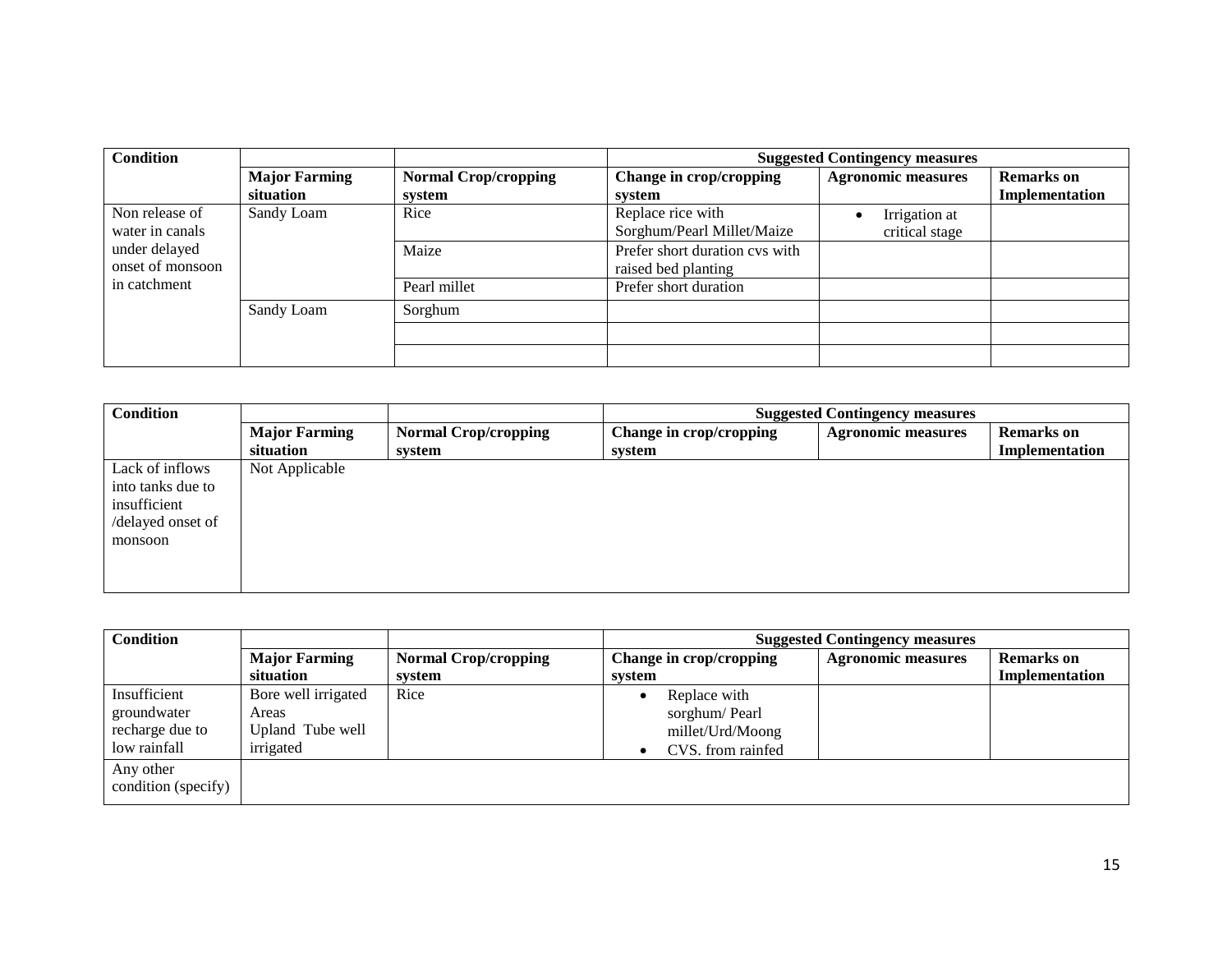| 2.2 Unusual rains (untimely, unseasonal etc) (for both rainfed and irrigated situations) |  |
|------------------------------------------------------------------------------------------|--|
|------------------------------------------------------------------------------------------|--|

| <b>Condition</b>                                                        |                                                                            | <b>Suggested contingency measure</b>                  |                        |              |
|-------------------------------------------------------------------------|----------------------------------------------------------------------------|-------------------------------------------------------|------------------------|--------------|
| Continuous high rainfall in a<br>short span leading to water<br>logging | <b>Vegetative stage</b>                                                    | <b>Flowering stage</b>                                | Crop maturity stage    | Post harvest |
| Rice                                                                    | strengthening the bunds                                                    | strengthening the bunds                               | Drain out excess water |              |
| Maize                                                                   | Drain out excess water and<br>strengthening the bunds                      | Drain out excess water and<br>strengthening the bunds | Drain out excess water |              |
| Pearl Millet                                                            | Drain out excess water and<br>strengthening the bunds                      | Drain out excess water and<br>strengthening the bunds | Drain out excess water |              |
| Sorghum                                                                 | Drain out excess water and<br>strengthening the bunds                      | Drain out excess water and<br>strengthening the bunds | Drain out excess water |              |
| Sesame                                                                  | Drain out excess water and<br>strengthening the bunds                      | Drain out excess water and<br>strengthening the bunds | Drain out excess water |              |
| Horticulture                                                            |                                                                            |                                                       |                        |              |
| Ber                                                                     | Drain out excess water<br>In young plantation drenching with<br><b>COC</b> |                                                       |                        |              |
| Aonla                                                                   | Drain out excess water<br>In young plantation drenching with<br>COC        |                                                       |                        |              |
| Mango                                                                   | Drain out excess water                                                     |                                                       |                        |              |
| Heavy rainfall with high speed<br>winds in a short span <sup>2</sup>    | Not applicable                                                             |                                                       |                        |              |
| Outbreak of pests and diseases<br>due to unseasonal rains               | Need based and recommended plant protection measures                       |                                                       |                        |              |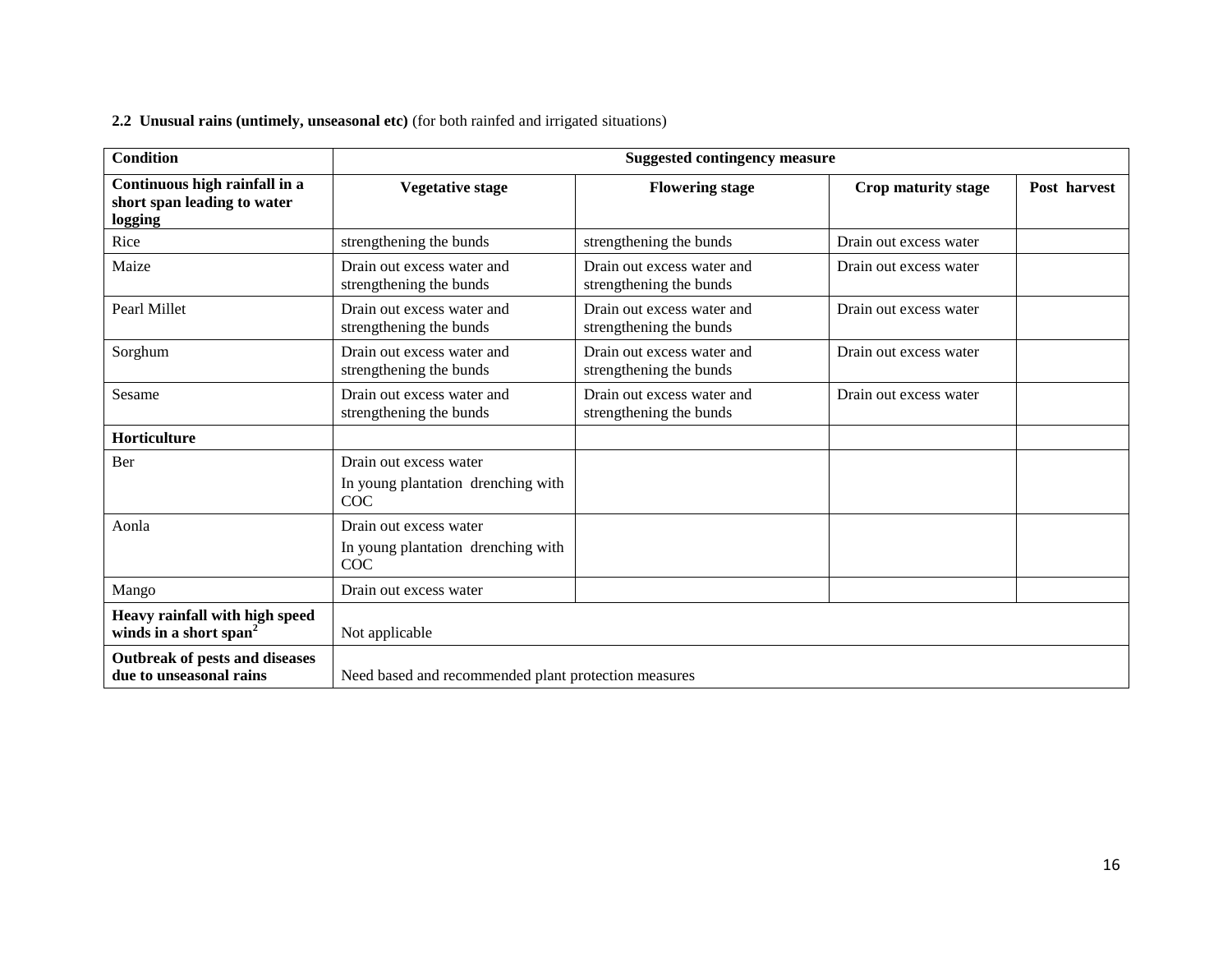## **2.3 Floods**

| Condition                                                | Suggested contingency measure   |                  |                           |            |
|----------------------------------------------------------|---------------------------------|------------------|---------------------------|------------|
| Transient water logging/ partial inundation <sup>1</sup> | <b>Seedling / nursery stage</b> | Vegetative stage | <b>Reproductive stage</b> | At harvest |
| Continuous submergence                                   |                                 |                  |                           |            |
| for more than 2 days <sup>2</sup>                        |                                 |                  |                           |            |
| Sea water intrusion <sup>3</sup>                         |                                 |                  |                           |            |

## **2.4 Extreme events: Heat wave / Cold wave/Frost/ Hailstorm /Cyclone**

| <b>Extreme event type</b> | Suggested contingency measure <sup>r</sup> |                                                                                     |                                                                                  |            |
|---------------------------|--------------------------------------------|-------------------------------------------------------------------------------------|----------------------------------------------------------------------------------|------------|
|                           | Seedling / nursery stage                   | <b>Vegetative stage</b>                                                             | <b>Reproductive stage</b>                                                        | At harvest |
| <b>Heat</b> Wave          | Not Applicable                             |                                                                                     |                                                                                  |            |
| Cold wave                 |                                            |                                                                                     |                                                                                  |            |
| Pigeon pea                |                                            |                                                                                     | Provide light irrigation if possible                                             |            |
| Mustard                   |                                            |                                                                                     | 2% Urea spray<br>Apply control measures for Aphids                               |            |
| Potato                    |                                            | Plant protection for<br>early/late blight<br>Provide light irrigation<br>Fumigation | Plant protection for early/late blight<br>Provide light irrigation<br>Fumigation |            |
| Frost                     | Not Applicable                             |                                                                                     |                                                                                  |            |
| <b>Hailstorm</b>          | Not Applicable                             |                                                                                     |                                                                                  |            |
| Cyclone                   | Not Applicable                             |                                                                                     |                                                                                  |            |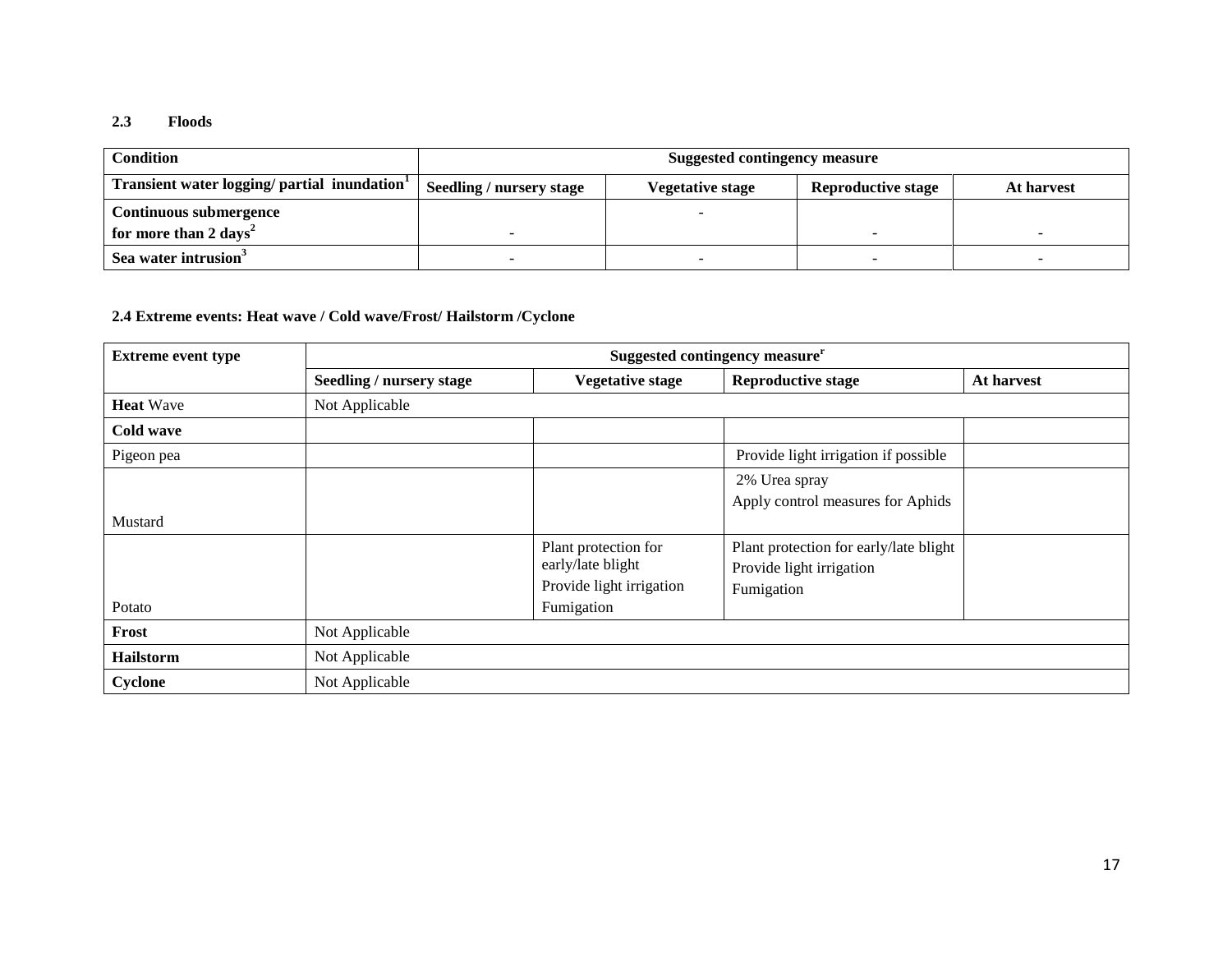## **2.5 Contingent strategies for Livestock, Poultry & Fisheries**

## **2.5.1 Livestock**

|                                    |                                                                                                                                                                                                                                                                                                                                                                                                                                                                                                                                                                                                                                                                                                                                                                                                                                                                                | <b>Suggested contingency measures</b>                                                                                                                                                                                                                                                                                                                                                                                                                                                                                                                                                                                                                                                                                                                                                                                                                                                                                                                                                                                                                                                                                                                                                                                               |                                                                                                                                                                                                                                                                                                 |  |
|------------------------------------|--------------------------------------------------------------------------------------------------------------------------------------------------------------------------------------------------------------------------------------------------------------------------------------------------------------------------------------------------------------------------------------------------------------------------------------------------------------------------------------------------------------------------------------------------------------------------------------------------------------------------------------------------------------------------------------------------------------------------------------------------------------------------------------------------------------------------------------------------------------------------------|-------------------------------------------------------------------------------------------------------------------------------------------------------------------------------------------------------------------------------------------------------------------------------------------------------------------------------------------------------------------------------------------------------------------------------------------------------------------------------------------------------------------------------------------------------------------------------------------------------------------------------------------------------------------------------------------------------------------------------------------------------------------------------------------------------------------------------------------------------------------------------------------------------------------------------------------------------------------------------------------------------------------------------------------------------------------------------------------------------------------------------------------------------------------------------------------------------------------------------------|-------------------------------------------------------------------------------------------------------------------------------------------------------------------------------------------------------------------------------------------------------------------------------------------------|--|
|                                    | <b>Before the event</b>                                                                                                                                                                                                                                                                                                                                                                                                                                                                                                                                                                                                                                                                                                                                                                                                                                                        | During the event                                                                                                                                                                                                                                                                                                                                                                                                                                                                                                                                                                                                                                                                                                                                                                                                                                                                                                                                                                                                                                                                                                                                                                                                                    | After the event                                                                                                                                                                                                                                                                                 |  |
| <b>Drought</b>                     |                                                                                                                                                                                                                                                                                                                                                                                                                                                                                                                                                                                                                                                                                                                                                                                                                                                                                |                                                                                                                                                                                                                                                                                                                                                                                                                                                                                                                                                                                                                                                                                                                                                                                                                                                                                                                                                                                                                                                                                                                                                                                                                                     |                                                                                                                                                                                                                                                                                                 |  |
| Feed and<br>Fodder<br>availability | Top dressing of N in 2-3 split doses $@$ 20-<br>25 kg N/ha in common property resources<br>(CPRs) or private property resources<br>(PPRs) like waste and degraded lands with<br>the monsoon pattern for higher biomass<br>production<br>Promote cultivation of short duration<br>fodder crops of sorghum/bajra/maize<br>suitable to the district<br>Sowing of fodder crops like Stylo and<br>Cenchrus on bunds so as to provide fodder<br>and strengthening of bunds<br>Avoid burning of paddy straw and storing<br>as dry fodder for future use<br>Proper drying, bailing and densification of<br>harvested dry fodder for transport to the<br>needy villages<br>Complete feed preparation using red gram<br>stalks may be exploited<br>Preserving maize fodder as silage for<br>future use<br>Establishment of silvi-pastoral system in<br>CPRs with Stylosanthus hamata and | Harvest and use biomass of dried up crops (Sorghum,<br>Bajra, Maize, Rice, chick pea etc) material as fodder.<br>Harvest the tree fodder (Neem, Subabul, Acasia, Pipal<br>etc) and unconventional feeds resources available and<br>use as fodder for livestock (LS).<br>Available feed and fodder should be cut from CPRs and<br>stall fed in order to reduce the energy requirements of the<br>animals<br>In case of mild drought, the available dry fodder may be<br>enriched with urea and molasses and the productive<br>livestock should be supplemented with vitamin &<br>minerals mixture.<br>The available silage may be used as green fodder<br>supplement for high yielders and pregnant animals<br>In case of severe drought, UMMB, hay, concentrates and<br>vitamin & mineral mixture should be transported to the<br>needy areas from the reserves at the district level initially<br>and latter stages from the near by districts. All the hay<br>should be enriched with 2% Urea molasses solution or<br>1% common salt solution and fed to LS<br>Herd should be split and supplementation should be<br>given only to the highly productive and breeding animals<br>Provision of emergency grazing/feeding (Cow-calf | Green and concentrates<br>supplementation should be provided<br>to all the animals.<br>Short duration fodder crops of should<br>be sown in unsown and crop failed<br>areas where no further routine crop<br>sowing is not possible<br>Promote cultivation of fodder crops<br>during Rabi season |  |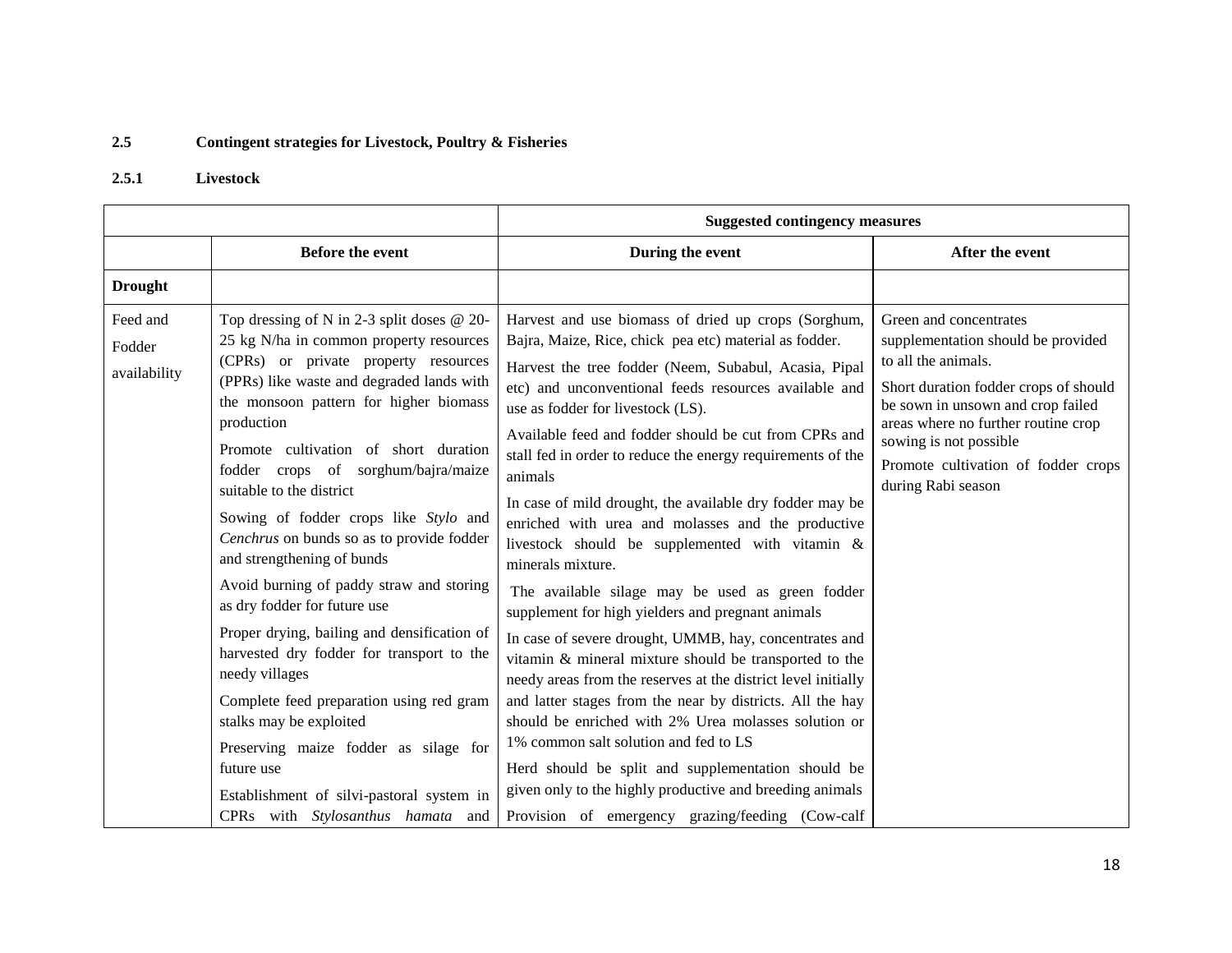|             | Cenchrus ciliaris as grass with Leucaena                                                                            | camps or other special arrangements to protect high                                                                                                                                                             |                                    |
|-------------|---------------------------------------------------------------------------------------------------------------------|-----------------------------------------------------------------------------------------------------------------------------------------------------------------------------------------------------------------|------------------------------------|
|             | leucocephala as tree component                                                                                      | productive & breeding stock)                                                                                                                                                                                    |                                    |
|             | Creation of permanent fodder, feed and                                                                              | Available kitchen waste should be mixed with dry fodder<br>while feeding                                                                                                                                        |                                    |
|             | fodder seed banks in all drought prone<br>villages                                                                  | Arrangements should be made for mobilization of small<br>ruminants across the districts where no drought exits<br>with subsidized road/rail transportation and temporary<br>shelter provision for the shepherds |                                    |
|             |                                                                                                                     | Unproductive livestock should to be culled during severe<br>drought                                                                                                                                             |                                    |
|             |                                                                                                                     | Create transportation and marketing facilities for the<br>culled and unproductive animals (10000-20000 animals)<br>in case of severe drought                                                                    |                                    |
|             |                                                                                                                     | Subsidized loans (5-10 crores) should be provided to the<br>livestock keepers for purchase of supplements,<br>concentrate feed ingredients etc., in case of severe<br>drought                                   |                                    |
| Heat & Cold | In villages which are chronically prone to                                                                          | Allow the animals preferably early in the morning or late                                                                                                                                                       | Green and concentrates             |
| wave        | heat waves the following permanent                                                                                  | in the evening for grazing during heat waves                                                                                                                                                                    | supplementation should be provided |
|             | measures are suggested                                                                                              | Allow for grazing between 10AM to 3PM during cold                                                                                                                                                               | to all the animals.                |
|             | Plantation of trees like Neem,<br>$\bf{1)}$                                                                         | waves                                                                                                                                                                                                           | Allow the animals for grazing      |
|             | Pipal, Subabul around the<br>shed<br>Spreading of husk/straw/coconut<br>$\rm ii)$<br>leaves on the roof of the shed | Feed green fodder/silage / concentrates during day time<br>and roughages / hay during night time in case of heat<br>waves                                                                                       | (normal timings)                   |
|             | iii) Water sprinklers / foggers in the<br>animal shed                                                               | Add 25-50 ml of edible oil in concentrates per kg and fed<br>to the animal during cold waves                                                                                                                    |                                    |
|             | iv) Application of white reflector<br>paint on the roof to reduce<br>thermal radiation effect                       | Apply / sprinkle lime powder $(5-10)$ g per square feet) in<br>the animal shed during cold waves to neutralize<br>ammonia accumulation                                                                          |                                    |
|             | Cold wave: Covering all the wire meshed<br>walls / open area with gunny bags/                                       | Put on the foggers / sprinklers during heat weaves and<br>heaters during cold waves in case of high productive                                                                                                  |                                    |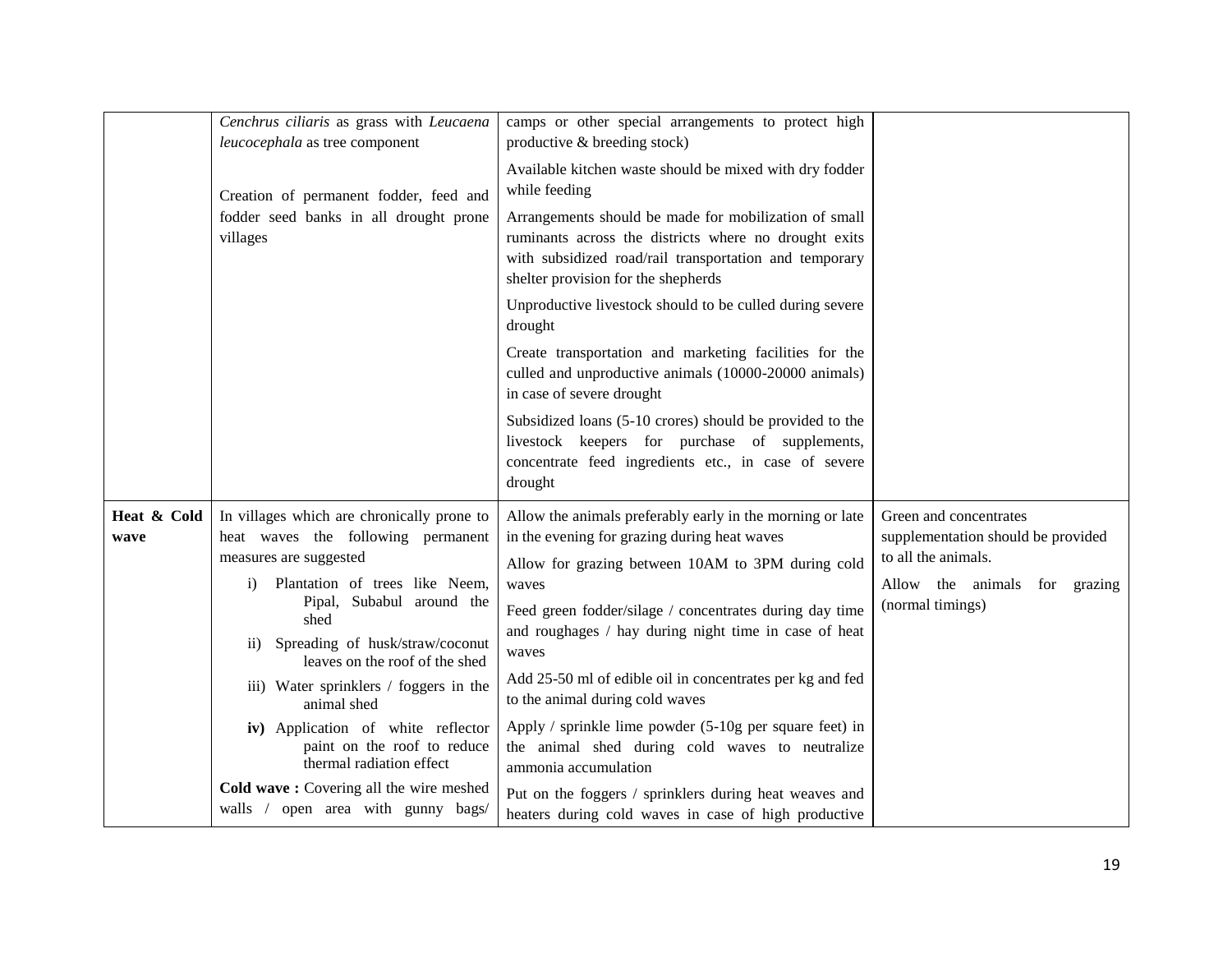|                                                   | polyethylene sheets with a mechanism for<br>lifting during the day time and closing<br>during night                                                                                                                                                                                                                                          | animals<br>In severe cases, vitamin 'C' (5-10ml per litre) and<br>electrolytes (Electral powder @ 20g per litre) should be<br>added in water during severe heat waves.                                                                                                                                 |                                                                                                        |
|---------------------------------------------------|----------------------------------------------------------------------------------------------------------------------------------------------------------------------------------------------------------------------------------------------------------------------------------------------------------------------------------------------|--------------------------------------------------------------------------------------------------------------------------------------------------------------------------------------------------------------------------------------------------------------------------------------------------------|--------------------------------------------------------------------------------------------------------|
| <b>Health</b> and<br><b>Disease</b><br>management | List out the endemic diseases (species<br>wise) in that district and store vaccines for<br>those diseases<br>Timely vaccination (as per enclosed<br>vaccination schedule) against all endemic<br>diseases<br>Surveillance and disease monitoring<br>network to be established at Joint Director<br>(Animal Husbandry) office in the district | Constitution of Rapid Action Veterinary Force<br>Procurement of emergency medicines and medical kits<br>Performing ring vaccination (8 km radius) in case of any<br>outbreak<br>Restricting movement of livestock in case of any<br>epidemic<br>Rescue of sick and injured animals and their treatment | Conducting<br>animal<br>health<br>mass<br>camps<br>Conducting fertility camps<br>Mass deworming camps  |
| <b>Insurance</b>                                  | Insurance policy for loss of production due<br>to drought may be developed<br>Encouraging insurance of livestock                                                                                                                                                                                                                             | Listing out the details of the dead animals and loss of<br>production in high yielders                                                                                                                                                                                                                 | Submission for insurance claim and<br>availing insurance benefit<br>Purchase of new productive animals |
| Drinking<br>water                                 | Identification of water resources<br>Rain water harvesting and create water<br>bodies/watering points (when water is<br>scarce use only as drinking water for<br>animals)                                                                                                                                                                    | Restrict wallowing of animals in water bodies/resources<br>Provision of wholesome clean drinking water at least 3<br>times in a day                                                                                                                                                                    | Bleach (0.1%) drinking water / water<br>sources<br>Provide clean drinking water                        |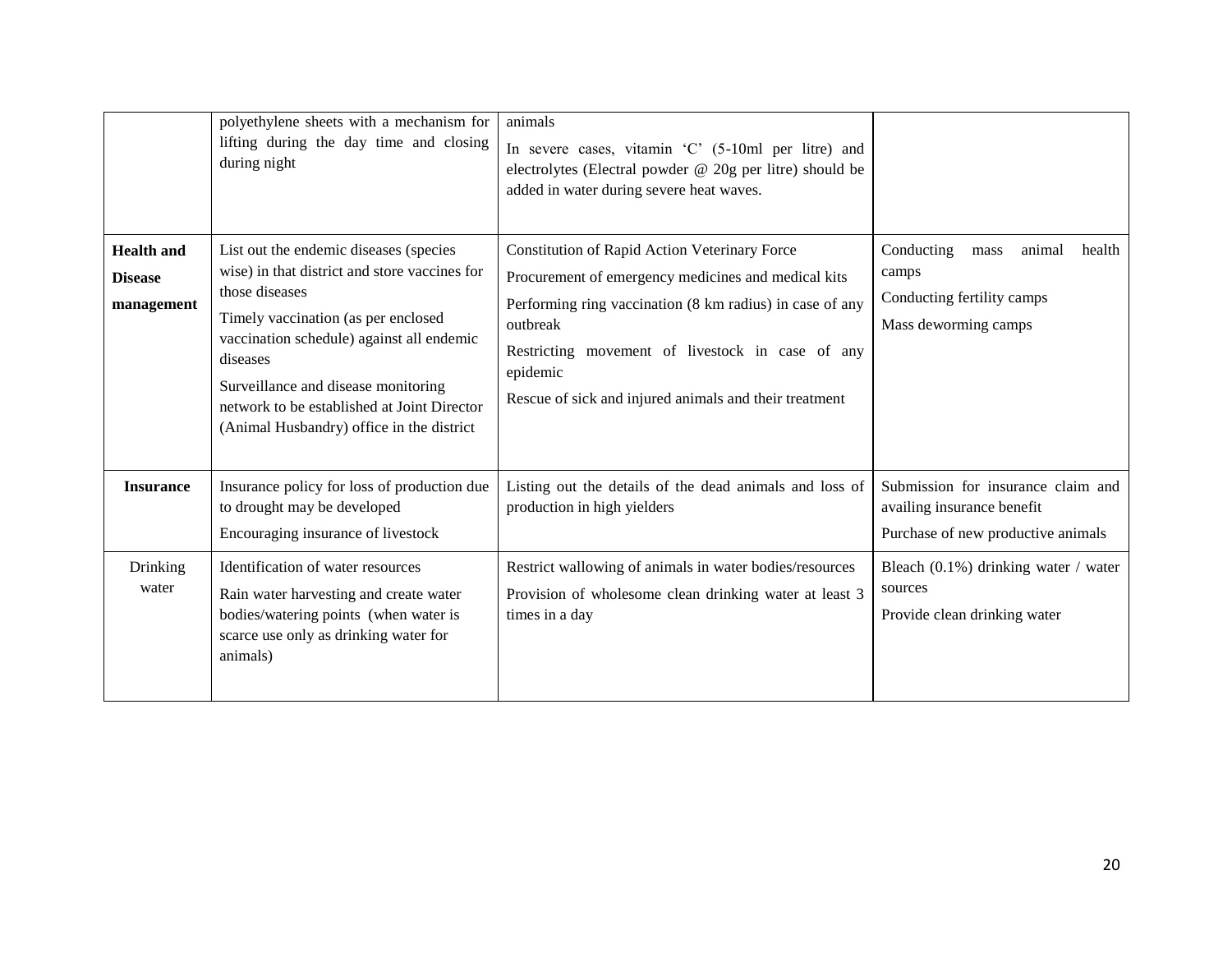## **2.5.2 Poultry**

|                                    | <b>Suggested contingency measures</b>                                                                             |                                                                                                                                                       |                                                                                                                    |
|------------------------------------|-------------------------------------------------------------------------------------------------------------------|-------------------------------------------------------------------------------------------------------------------------------------------------------|--------------------------------------------------------------------------------------------------------------------|
|                                    | Before the event <sup>a</sup>                                                                                     | During the event                                                                                                                                      | After the event                                                                                                    |
| <b>Drought</b>                     |                                                                                                                   |                                                                                                                                                       |                                                                                                                    |
| Shortage of feed<br>ingredients    | Storing of house hold grain like maize,<br>broken rice, bajra etc, in to use as feed in<br>case of severe drought | Supplementation only for productive birds<br>with house hold grain                                                                                    | Supplementation to all survived birds                                                                              |
|                                    |                                                                                                                   | Supplementation of shell grit (calcium) for<br>laying birds                                                                                           |                                                                                                                    |
|                                    |                                                                                                                   | Culling of weak birds                                                                                                                                 |                                                                                                                    |
| Drinking water                     | Rain water harvesting                                                                                             | Sanitation of drinking water                                                                                                                          | Give sufficient water as per the bird's<br>requirement                                                             |
| Health and disease<br>management   | Culling of sick birds.<br>Deworming and vaccination against RD<br>and fowl pox                                    | Mixing of Vit. A, D, E, K and B-complex<br>including vit C in drinking water (5ml in<br>one litre water)                                              | Hygienic and sanitation of poultry house<br>Disposal of dead birds by burning / burying with<br>lime powder in pit |
| <b>Heat wave</b>                   |                                                                                                                   |                                                                                                                                                       |                                                                                                                    |
| Shelter/environmen<br>t management | Provision of proper shelter with good<br>ventilation                                                              | In<br>foggers/water<br>severe<br>cases.<br>sprinklers/wetting of hanged gunny bags<br>should be arranged<br>Don't allow for scavenging during mid day | Routine practices are followed                                                                                     |
| Health and disease                 | Deworming and vaccination against RD                                                                              | Supplementation of house hold grain                                                                                                                   | Routine practices are followed                                                                                     |
| management                         | and fowl pox                                                                                                      | Provide cool and clean drinking water with<br>electrolytes and vit. $C$ (5-10 ml per litre)                                                           |                                                                                                                    |
|                                    |                                                                                                                   | In hot summer, add anti-stress probiotics<br>in drinking water or feed (Reestobal etc.,<br>10-20ml per litre)                                         |                                                                                                                    |
| Cold wave                          |                                                                                                                   |                                                                                                                                                       |                                                                                                                    |